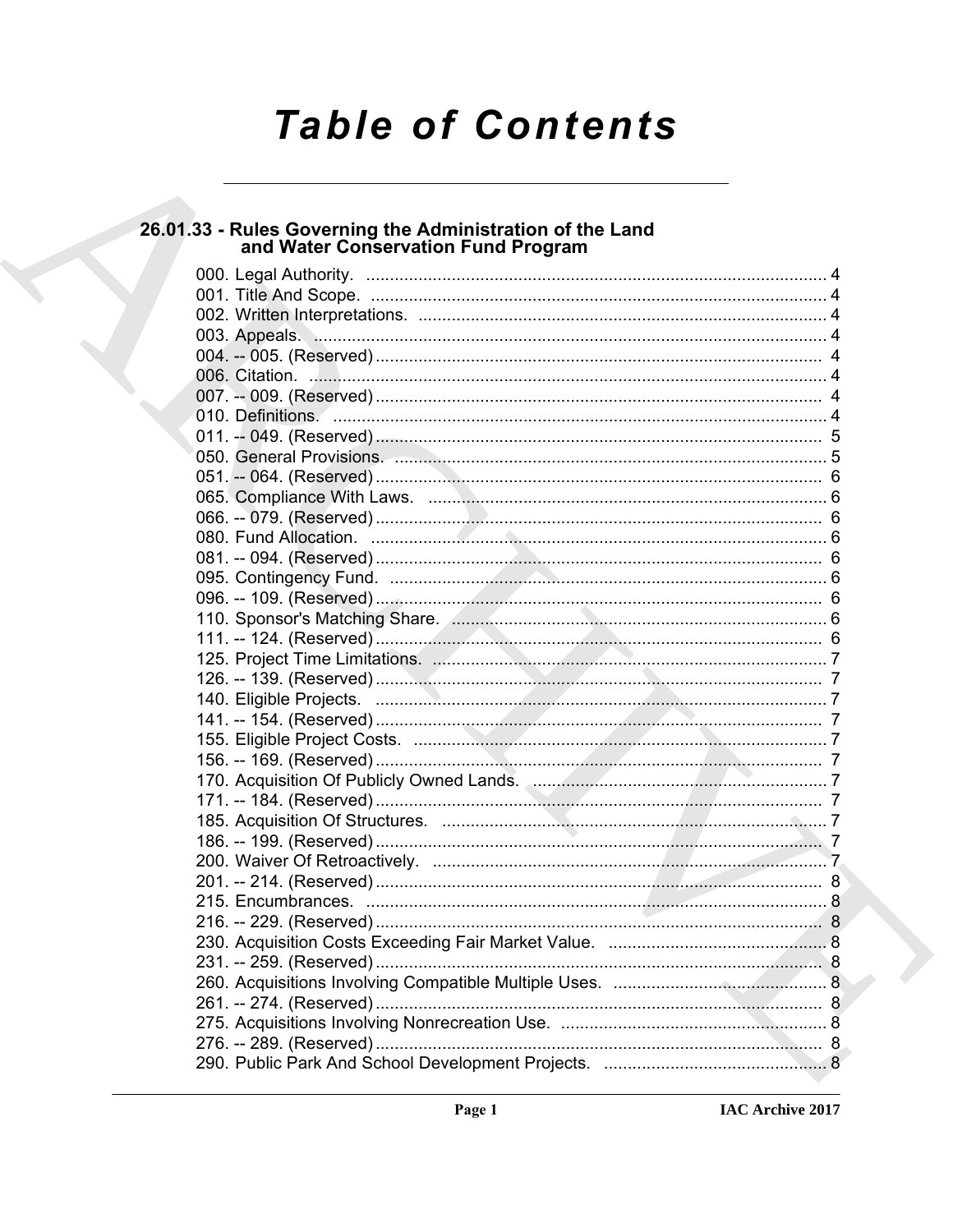### Table of Contents (cont'd)

| 470. Board Review And Approval. <b>Access 2018 Marshall Access 2018</b> 12 |  |
|----------------------------------------------------------------------------|--|
|                                                                            |  |
|                                                                            |  |
|                                                                            |  |
|                                                                            |  |
|                                                                            |  |
|                                                                            |  |
|                                                                            |  |
|                                                                            |  |
|                                                                            |  |
|                                                                            |  |
|                                                                            |  |
|                                                                            |  |
|                                                                            |  |
|                                                                            |  |
|                                                                            |  |
|                                                                            |  |
|                                                                            |  |
|                                                                            |  |
|                                                                            |  |
|                                                                            |  |
| 620. Project Amendments, Cost Increases And Time Extensions.  14           |  |
|                                                                            |  |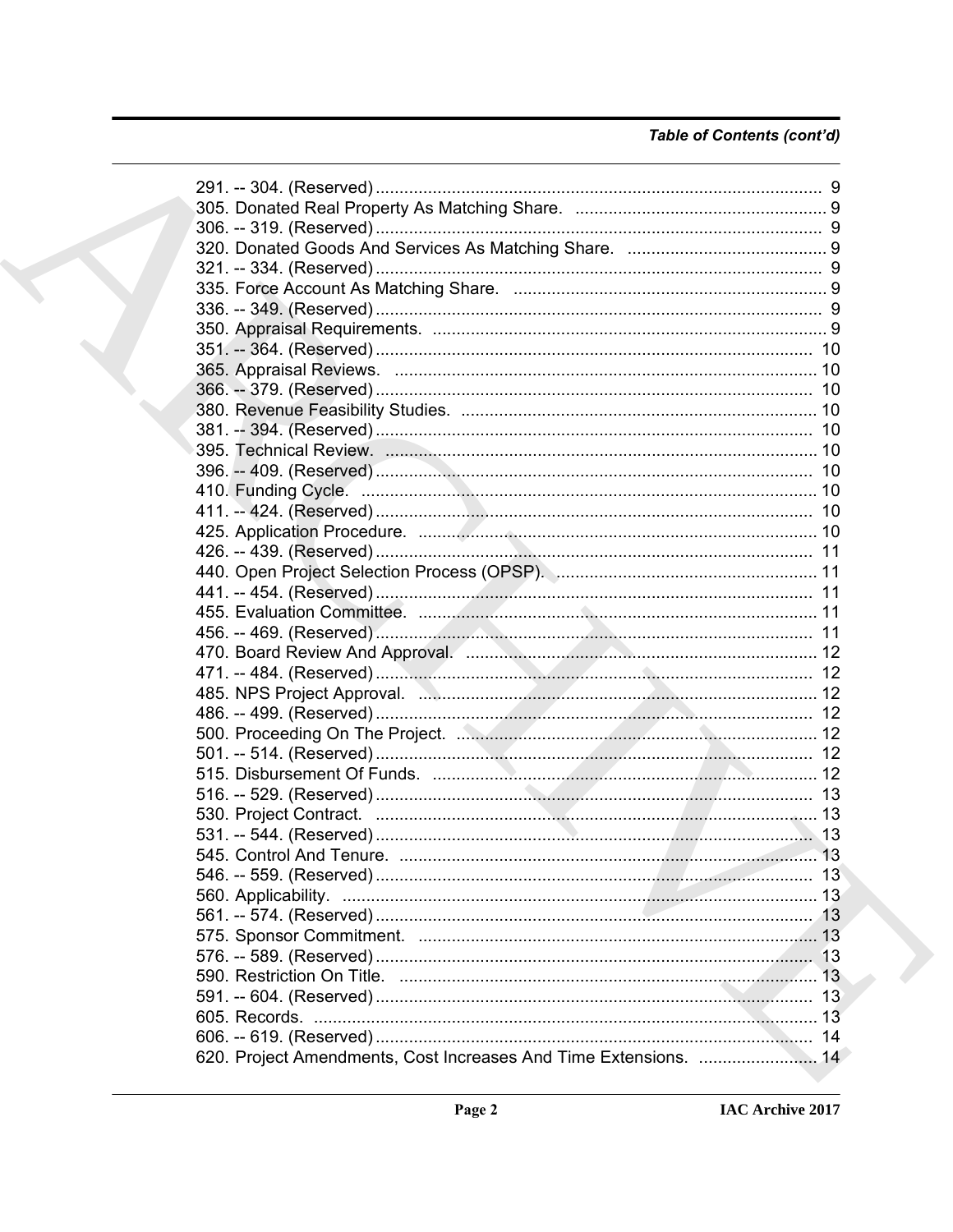### Table of Contents (cont'd)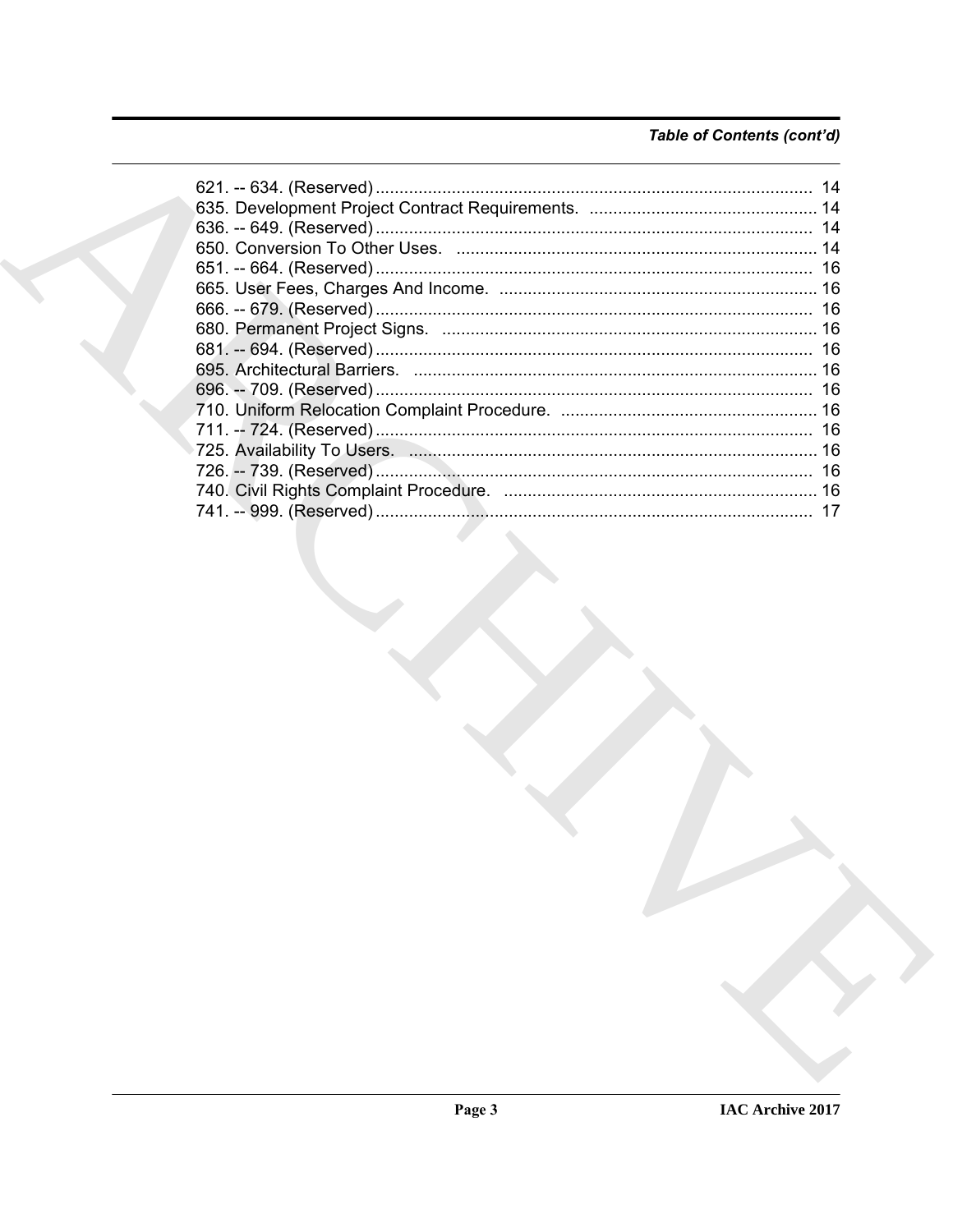#### **IDAPA 26 TITLE 01 CHAPTER 33**

#### **26.01.33 - RULES GOVERNING THE ADMINISTRATION OF THE LAND AND WATER CONSERVATION FUND PROGRAM**

#### <span id="page-3-1"></span><span id="page-3-0"></span>**000. LEGAL AUTHORITY.**

The Idaho Park and Recreation Board is authorized under Section 67-4223, Idaho Code, to adopt, amend, or rescind rules as may be necessary for proper administration of the department and its programs. (1-1-94) rules as may be necessary for proper administration of the department and its programs.

#### <span id="page-3-2"></span>**001. TITLE AND SCOPE.**

**01. Title**. The title of this chapter shall be cited in full as Idaho Department of Parks and Recreation Rules, IDAPA 26.01.33, "Rules Governing the Administration of the Land and Water Conservation Fund Program."  $(1-1-94)$ 

**02. Scope**. This chapter establishes procedures for the administration of the Land and Water Conservation Fund program, including requirements for project application, eligibility, review, award, and management. (1-1-94)

#### <span id="page-3-3"></span>**002. WRITTEN INTERPRETATIONS.**

**26.01.33 - RULES GOVERNERS 33**<br> **ARCHIVENTE VANDATER CONSERVATION CONTRACT CONTRACT CONTRACT CONTRACT CONTRACT CONTRACT CONTRACT CONTRACT CONTRACT CONTRACT CONTRACT CONTRACT CONTRACT CONTRACT CONTRACT CONTRACT CONTRACT C** This agency has written interpretations of these rules, in the form of explanatory comments accompanying the notice of proposed rulemaking that originally proposed the rules, or documentation of compliance with IDAPA 26.01.01.150, "Rules of Administrative Procedure of the Idaho Park and Recreation Board." In addition, Participation Manuals and Internal Procedures Manuals referred to in this chapter provide additional interpretation of these rules.<br>These documents are available for public inspection and copying in the central office of the agency. (1-These documents are available for public inspection and copying in the central office of the agency.

#### <span id="page-3-4"></span>**003. APPEALS.**

Any applicant who may be adversely affected by a final decision ruling, or direction, of the SLO may appeal such decision, ruling, or direction as outlined under IDAPA 26.01.01.250, "Rules of Administrative Procedure of the Idaho<br>Park and Recreation Board." (1-1-94) Park and Recreation Board."

#### <span id="page-3-5"></span>**004. -- 005. (RESERVED)**

#### <span id="page-3-6"></span>**006. CITATION.**

The official citation of this chapter is IDAPA 26.01.33.000 et seq. For example, the citation for this section is IDAPA 26.01.33.006. (1-1-94)

#### <span id="page-3-7"></span>**007. -- 009. (RESERVED)**

#### <span id="page-3-9"></span><span id="page-3-8"></span>**010. DEFINITIONS.**

As used in this chapter: (1-1-94) (1-1-94)

<span id="page-3-10"></span>**01. Acquisition**. The gaining of rights of public use by purchase or donation of fee or less than fee in real property. (1-1-94) interests in real property.

<span id="page-3-11"></span>**02. Board**. The Idaho Park and Recreation Board, a bipartisan, six (6) member board, appointed by the governor. (1-1-94) governor. (1-1-94)

<span id="page-3-12"></span>**03. Development**. The act of physically improving an area or constructing facilities necessary to its ability to serve outdoor recreation purposes. (1-1-94) increase its ability to serve outdoor recreation purposes.

<span id="page-3-13"></span>**04. Director**. The director and chief administrator of IDPR or the designee of the director. Designated overnor to serve as the State Liaison Officer for the LWCF program. (1-1-94) by the governor to serve as the State Liaison Officer for the LWCF program.

<span id="page-3-14"></span>**05. Evaluation Committee**. Representatives from federal, state and local agencies with expertise in community development or public outdoor recreation needs. The committee determines acceptability of projects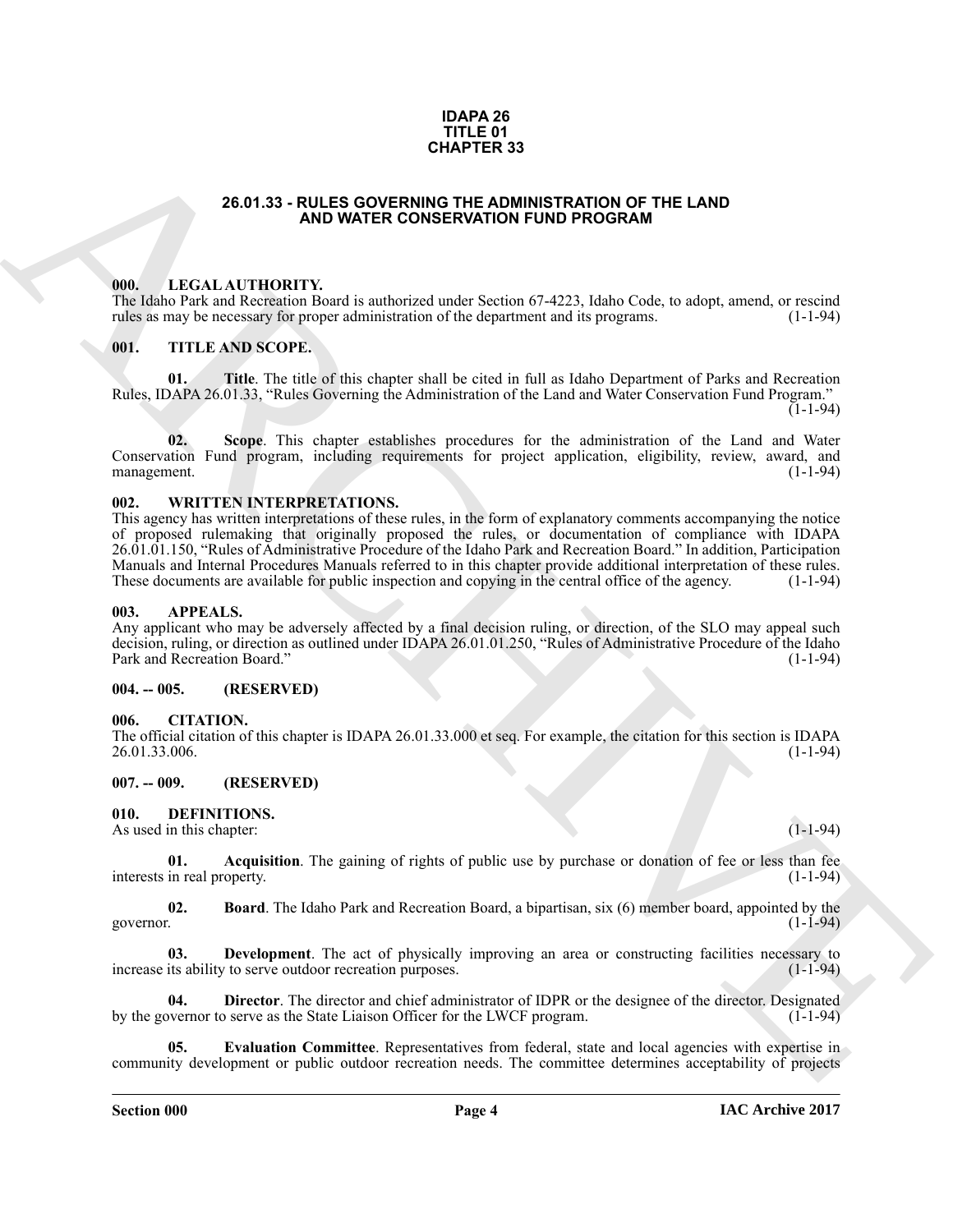## *Department of Parks and Recreation*

based on technical criteria, rates LWCF projects, and assists IDPR staff in making funding priority recommendations to the Idaho Park and Recreation Board.

<span id="page-4-2"></span>**06.** Grants Program. All funding programs administered by IDPR. (7-1-93)

<span id="page-4-4"></span><span id="page-4-3"></span>**07. IDPR**. The Idaho Department of Parks and Recreation. (1-1-94)

**08.** LWCF. The Land and Water Conservation Fund, a federal grant program which provides fifty percent (50%) matching grants to states, and through states to local governments, for the planning, acquisition and development of public outdoor recreation areas and facilities. (1-1-94)

<span id="page-4-7"></span><span id="page-4-6"></span><span id="page-4-5"></span>**09. NPS**. The National Park Service. (1-1-94)

**10. Open Project Selection Process (OPSP)**. The overall objective decision making process by which lects LWCF projects for funding. (7-1-93) IDPR selects LWCF projects for funding.

**11. Participation Manual and Internal Procedures Manuals**. A compilation of state procedures, rules, and instructions that have been assembled in manual form and which have been approved by the board for dissemination to the public and public agencies that may wish to participate in grant programs of IDPR or which outline operation of the Land and Water Conservation Program by IDPR for staff use. (7-1-93) outline operation of the Land and Water Conservation Program by IDPR for staff use.

<span id="page-4-8"></span>**12. Planning**. The development of documents and programs to identify and propose actions for managing recreational resources and the preparation and review of designs and specifications for such resources.

(1-1-94)

<span id="page-4-9"></span>**13. Priority Needs Assessment**. Incorporates SCORTP related activities which refined Idaho's priorities for LWCF obligation. These area are reflected in the OPSP criteria (see Section 440 of this chapter). (1-1-94)

<span id="page-4-10"></span>**14. Project**. The undertaking which is or may be funded in whole or in part with funds administered by (1-1-94) IDPR. (1-1-94)

<span id="page-4-11"></span>**15. Retroactive Cost**. Costs incurred after receipt of application but prior to the execution of the project contract. (7-1-93)

<span id="page-4-13"></span>**16. SCORP/SCORTP**. Statewide Comprehensive Outdoor Recreation Plan/Statewide Comprehensive Recreation and Tourism Plan. Outdoor Recreation and Tourism Plan.

<span id="page-4-12"></span>**17. Scope Element**. A specific item, for example, one (1) facility or amenity, listed on a project on or project agreement which is a part of the whole. (1) application or project agreement which is a part of the whole.

<span id="page-4-14"></span>**18.** Sponsor. A state or local government agency which solicits a grant of funds from IDPR for a projector is responsible for administering the grant or funding of an approved application or completed project.  $(1 - 1 - 94)$ 

<span id="page-4-15"></span>**19. State Liaison Officer (SLO)**. The director is designated by the governor to serve as the State Liaison Officer to the National Park Service for the LWCF program. The chief of the Recreation Resources Bureau is designated as the Alternate State Liaison Officer. (1-1-94)

### <span id="page-4-0"></span>**011. -- 049. (RESERVED)**

#### <span id="page-4-16"></span><span id="page-4-1"></span>**050. GENERAL PROVISIONS.**

*Given the Branch Charles Containers and the same of the same of the same of the same of the same of the same of the same of the same of the same of the same of the same of the same of the same of the same of the same of* Federal Land and Water Conservation Fund (LWCF) grants are available through IDPR for the acquisition or development of land to be used for outdoor recreation or for the combined acquisition and development of land to be used for outdoor recreation. Any land acquired or developed with these funds shall be held in perpetuity for outdoor recreation or, with approval from IDPR abd NPS, be replaced with land of equal or higher fair market value, recreation utility and location. LWCF grants may be used for SCORTP activities. (1-1-94) recreation utility and location. LWCF grants may be used for SCORTP activities.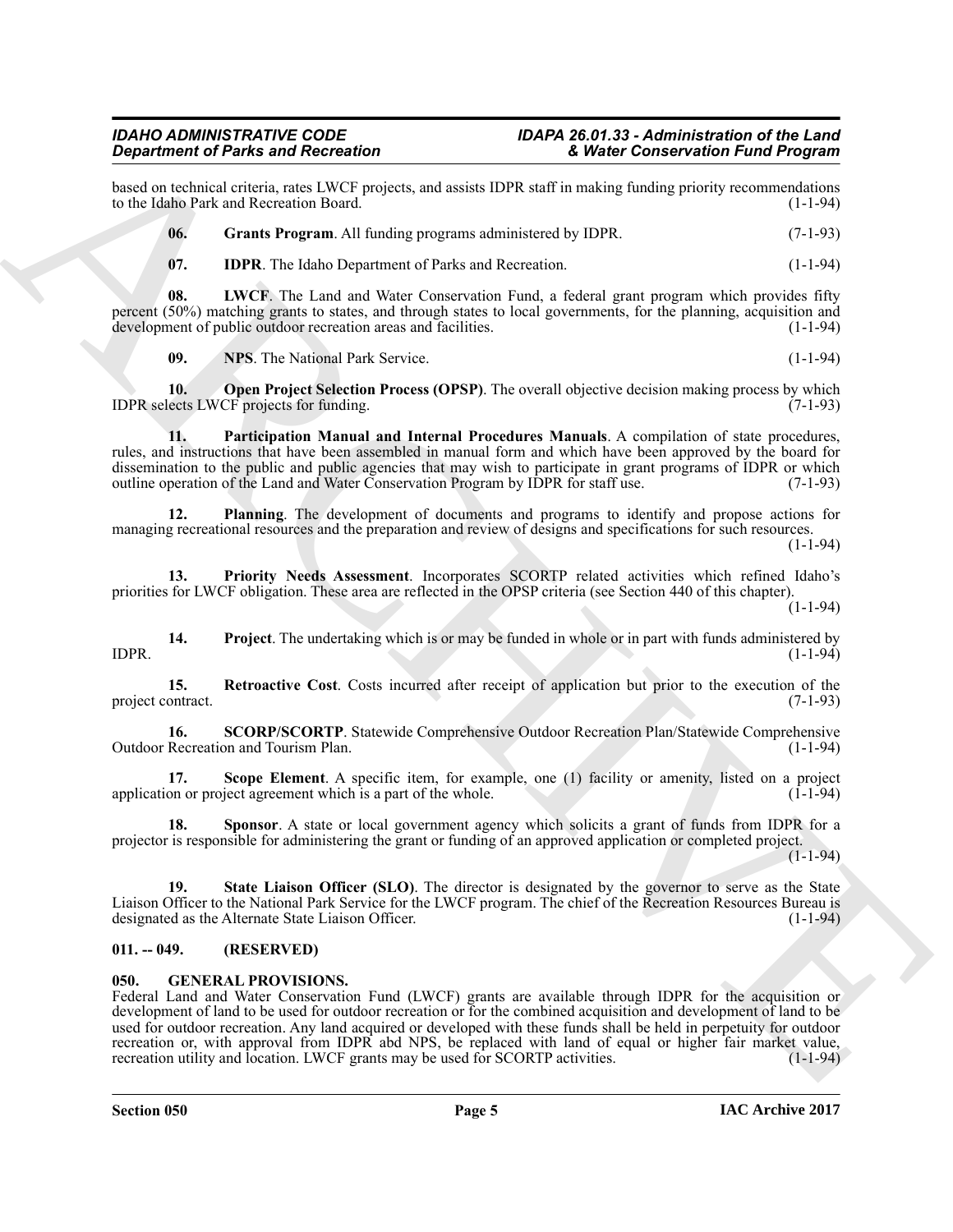<span id="page-5-0"></span>**051. -- 064. (RESERVED)**

#### <span id="page-5-9"></span><span id="page-5-1"></span>**065. COMPLIANCE WITH LAWS.**

LWCF administration is subject to all applicable state and federal statutes, rules, regulations, ordinances and requirements. (1-1-94)

#### <span id="page-5-2"></span>**066. -- 079. (RESERVED)**

#### <span id="page-5-11"></span><span id="page-5-3"></span>**080. FUND ALLOCATION.**

<span id="page-5-13"></span>**01. Eligible Applicants**. Governmental agencies which are eligible to receive or apply for the grant funds include incorporated cities, counties, state agencies, recreation districts and other state or local governmental agencies authorized to provide general public recreation facilities. (1-1-94) agencies authorized to provide general public recreation facilities.

<span id="page-5-12"></span>**02. Allocation of Funds**. Idaho's cost of administering the SCORTP program, the LWCF program and a contingency fund are deducted from the state's annual apportionment. The remaining funds are divided fifty percent (50%) for local governmental agencies and fifty percent (50%) for state agencies. This policy may be altered in any year at the discretion of the board. (1-1-94)

**a.** To assure that the needs of rural areas are met, twenty percent (20%) of the amount dedicated for local governmental agencies is dedicated for use by governmental agencies of five thousand (5,000) population or less. If the cumulative request of the governmental agencies of five thousand (5,000) population or less is more than the twenty percent (20%) of the amount dedicated for local governmental agencies, governmental agencies of five thousand  $(5,000)$  population or less may compete for the total remaining allocation.  $(1-1-94)$ 

**b.** If the total cost for a single project of a governmental agency with a population of five thousand (5,000) or less requires over one-half (1/2) of the twenty percent (20%) dedicated for use by governmental agencies of five thousand (5,000) population or less, that project shall compete with the large governmental agency projects.

 $(1-1-94)$ 

<span id="page-5-14"></span>**03. Exceptions**. The board may suspend (through formal action at the board meeting at which LWCF grant requests are considered) any provision of Subsection 080.02 of this chapter if the allocation is too small to warrant viable projects. (1-1-94)

<span id="page-5-15"></span>**04. Project Requests Insufficient**. The board is not required to distribute all available funds. IDPR staff may recommend, and the board determine, to reject projects with evaluation scores so low as to be noncompetitive.

#### <span id="page-5-4"></span>**081. -- 094. (RESERVED)**

#### <span id="page-5-10"></span><span id="page-5-5"></span>**095. CONTINGENCY FUND.**

Twenty percent (20%) of the total allocation may be held out for needed cost overruns, special projects, and emergency needs. Any unused funds at the end of the funding cycle shall be obligated through the normal process.

 $(1-1-94)$ 

#### <span id="page-5-6"></span>**096. -- 109. (RESERVED)**

#### <span id="page-5-16"></span><span id="page-5-7"></span>**110. SPONSOR'S MATCHING SHARE.**

*Constraint of Parks and Recreation*<br>
81. **40. CONSUMPLY CONSULTS (EVALUATE ARCHIVES)**<br>
16. **40. CONSULTS CONSULTS (EVALUATE ARCHIVES)**<br>
16. **40. 40. 40. 40. 40. 40. 40. 40. 40. 40. 40. 40. 4** The sponsor shall be reimbursed up to fifty percent (50%) of the approved project cost. The sponsor's share can be either local funds, acceptable state funds, force account, or donation of privately owned lands, goods or services. Reimbursement varies according to the type of project and total project cost (see Section 515 of this chapter). The use of specific types of sponsor's share match may be adjusted in any year at the discretion of the board (see Section 140.04 of this chapter).  $140.04$  of this chapter).

#### <span id="page-5-8"></span>**111. -- 124. (RESERVED)**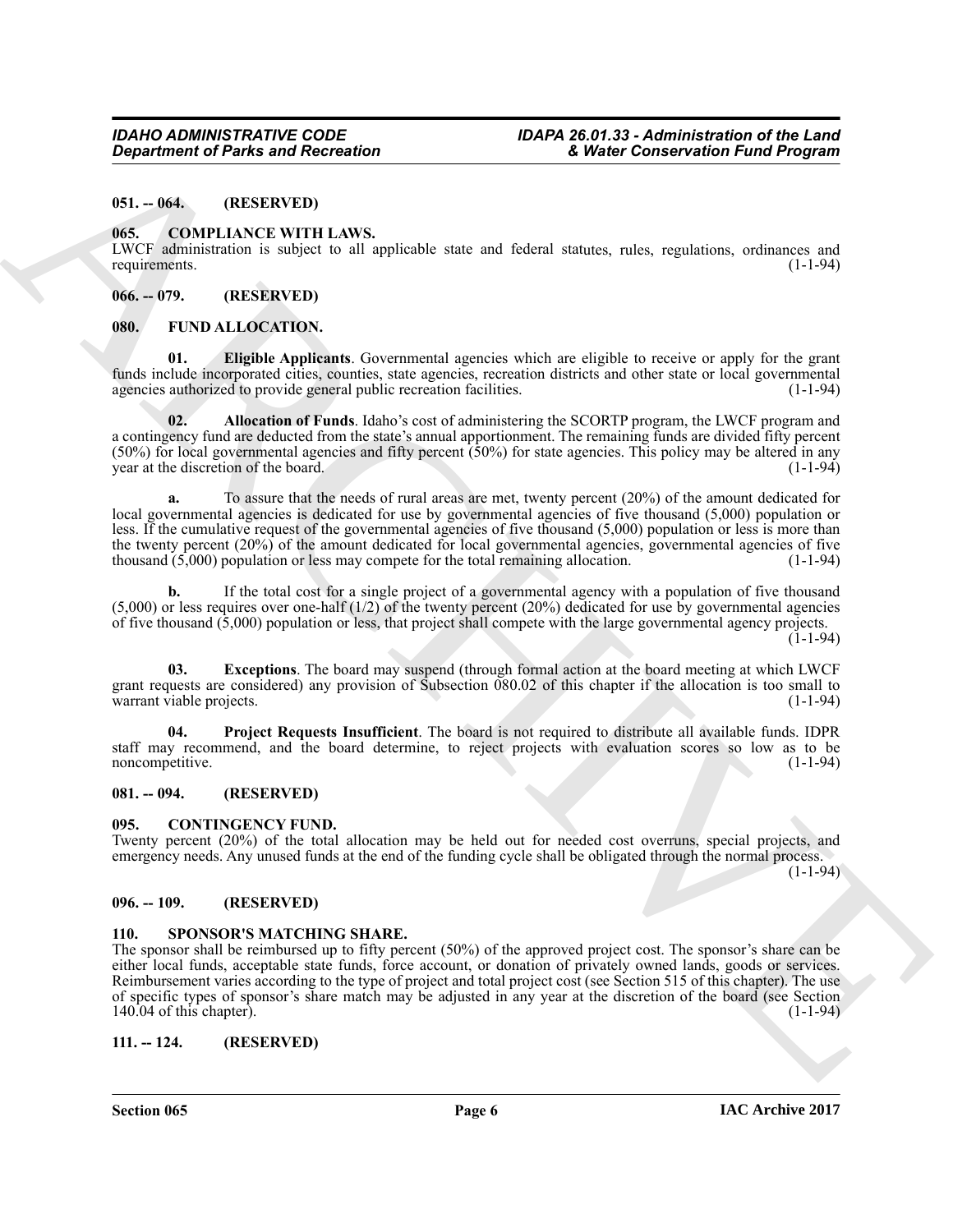### <span id="page-6-19"></span><span id="page-6-0"></span>**125. PROJECT TIME LIMITATIONS.**

The project shall be completed by the applicant within twenty-four (24) months of the federal contract signing.  $(1-1-94)$ 

#### <span id="page-6-1"></span>**126. -- 139. (RESERVED)**

#### <span id="page-6-15"></span><span id="page-6-14"></span><span id="page-6-2"></span>**140. ELIGIBLE PROJECTS.**

**01. Generally**. LWCF grants are available for up to fifty percent (50%) of the cost to acquire or develop land which is to be used for outdoor recreation purposes and is to be held in perpetuity for public outdoor recreation uses.  $(1-1-94)$ 

**02. Less Than Fee Acquisition**. Acquisition of less than fee interest, such as easements and development right, shall be considered in the same manner as simple fee acquisition subject to the following conditions: (1-1-94) conditions: (1-1-94)

<span id="page-6-17"></span>**a.** The interest cannot be revocable; (7-1-93)

**b.** The value can be supported through standard appraisal techniques; and  $(1-1-94)$ 

<span id="page-6-16"></span>**c.** Recreation can be demonstrated as the primary purpose of the acquisition. (7-1-93)

**03. Ineligible Projects**. Acquisitions or developments which do not contribute directly to general public outdoor recreation facilities or activities are ineligible for LWCF funding. Acquisition of leases are not eligible. (7-1-93) eligible. (7-1-93)

<span id="page-6-18"></span>**04. SCORTP**. LWCF grants are available for up to fifty percent (50%) of the cost of the SCORTP.

(1-1-94)

#### <span id="page-6-3"></span>**141. -- 154. (RESERVED)**

#### <span id="page-6-13"></span><span id="page-6-4"></span>**155. ELIGIBLE PROJECT COSTS.**

IDPR may place restrictions on reimbursement of some acquisition and development costs. (1-1-94)

#### <span id="page-6-5"></span>**156. -- 169. (RESERVED)**

#### <span id="page-6-11"></span><span id="page-6-6"></span>**170. ACQUISITION OF PUBLICLY OWNED LANDS.**

The cost to the sponsor of land purchased from another public agency is generally not eligible for matching assistance.  $(7-1-93)$  $\alpha$ ssistance. (7-1-93)

#### <span id="page-6-7"></span>**171. -- 184. (RESERVED)**

#### <span id="page-6-12"></span><span id="page-6-8"></span>**185. ACQUISITION OF STRUCTURES.**

**EXAMPLE OF EXAMPLE SECURE SECURITE SECURITE SECURITE SECURITE SECURITE SECURITE SECURITE SECURITE SECURITE SECURITE SECURITE SECURITE SECURITE SECURITE SECURITE SECURITE SECURITE SECURITE SECURITE SECURITE SECURITE SECUR** Structures which are proposed to be retained and are incidental to the land are eligible for LWCF matching funds if they are to be used primarily for support facilities for outdoor recreation activities. The anticipated used shall be clearly identified in the project application so that IDPR may exercise reasonable judgment in determining the eligibility of the structure for funding assistance.

#### <span id="page-6-9"></span>**186. -- 199. (RESERVED)**

#### <span id="page-6-20"></span><span id="page-6-10"></span>**200. WAIVER OF RETROACTIVELY.**

<span id="page-6-21"></span>**01. Generally**. The SLO may grant permission to a sponsor to proceed prior to normal processing of an application through a written waiver of retroactively. This shall not be construed as a qualitative approval of the proposed project. Should the project subsequently be approved, the costs incurred shall be eligible for assistance.

 $(1-1-94)$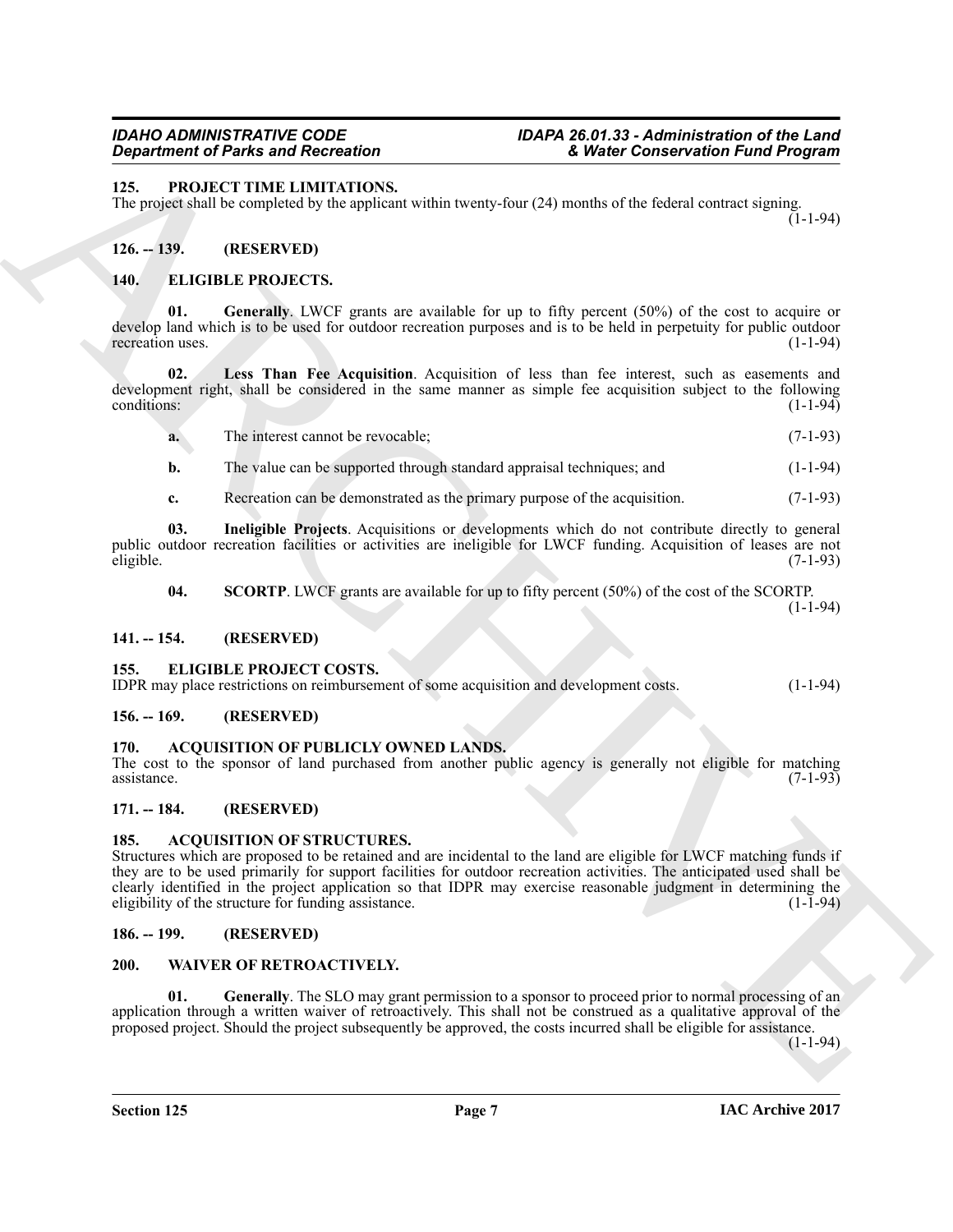<span id="page-7-18"></span>**02. NPS Waiver Required**. The SLO shall not grant a waiver of retroactivity until the NPS has issued its waiver of retroactivity. A waiver shall be granted only if LWCF moneys are available and only if an emergency<br>situation warrants it. (1-1-94) situation warrants it.

<span id="page-7-17"></span>**03. Limitations**. Retroactive development costs are not eligible for reimbursement, other than expenses necessary for planning a development project and then only if it is specifically requested in the project application. (7-1-93) application. (7-1-93)

#### <span id="page-7-0"></span>**201. -- 214. (RESERVED)**

### <span id="page-7-15"></span><span id="page-7-1"></span>**215. ENCUMBRANCES.**

Property rights obtained with LWCF assistance must be free of all reservations or encumbrances which would limit the use of the site disproportionate to the public benefit. (7-1-93) the use of the site disproportionate to the public benefit.

### <span id="page-7-2"></span>**216. -- 229. (RESERVED)**

### <span id="page-7-10"></span><span id="page-7-3"></span>**230. ACQUISITION COSTS EXCEEDING FAIR MARKET VALUE.**

*Department of Pains and Recordings* of the state state and the state and the state of the *Chinese Context* and the *Chinese Context* and the *Chinese Context* and the *Chinese Context* and the *Chinese Context* and th An approved appraisal is an acceptable estimate of property value (see Section 350 of this chapter). The negotiation between a willing seller and a willing buyer may set a price that is higher than the appraisal, and this market place value can be considered along with the appraised value in establishing the reasonable limits of assistance. If the sponsor believes that the negotiated price is a better indication of market value, yet it is higher than the appraised value, a detailed and well documented statement of this differences shall be submitted, together with a formal request<br>for a cost increase (see Section 620 of this chapter). for a cost increase (see Section 620 of this chapter).

#### <span id="page-7-4"></span>**231. -- 259. (RESERVED)**

#### <span id="page-7-11"></span><span id="page-7-5"></span>**260. ACQUISITIONS INVOLVING COMPATIBLE MULTIPLE USES.**

Nonrecreation uses, such as timber management, grazing, and other natural resource uses, may be carried out on lands acquired with LWCF assistance if they are clearly compatible with and secondary to recreation use, and are approved by IDPR prior to execution of the project contract. approved by IDPR prior to execution of the project contract.

#### <span id="page-7-6"></span>**261. -- 274. (RESERVED)**

### <span id="page-7-12"></span><span id="page-7-7"></span>**275. ACQUISITIONS INVOLVING NONRECREATION USE.**

<span id="page-7-14"></span>**01. Nonrecreation Use Limited**. Lands acquired with LWCF assistance are immediately dedicated to public outdoor recreation and therefore, in the interim period between acquisition and planned development, the public cannot be denied use. In some instances during this period the temporary continuation of nonrecreation uses of LWCF assisted areas may be appropriate if not at the expense of public use. Continuation of existing nonrecreation uses shall be approved by IDPR. When approved by IDPR, the used shall be phased out within three (3) years from<br>the date of the acquisition. (1-1-94) the date of the acquisition.

**02.** Life Estates. Life estates, whereby an owner is allowed to use the property to the end of his life, is able nonrecreation use provided all of the following conditions are met:  $(1-1-94)$ an allowable nonrecreation use provided all of the following conditions are met:

<span id="page-7-13"></span>**a.** The life estate shall not totally limit public use of the site; (1-1-94)

**b.** The value of the life estate is not included within the total project cost as established through leappraisal techniques; and (1-1-94) acceptable appraisal techniques; and

<span id="page-7-16"></span>**c.** The life estate provisions are approved by IDPR. (1-1-94)

#### <span id="page-7-8"></span>**276. -- 289. (RESERVED)**

### <span id="page-7-9"></span>**290. PUBLIC PARK AND SCHOOL DEVELOPMENT PROJECTS.**

Projects clearly designed and located to meet identified needs for general public recreation, as well as to provide school districts with outdoor education, physical education, and recreation facilities may be eligible for funding,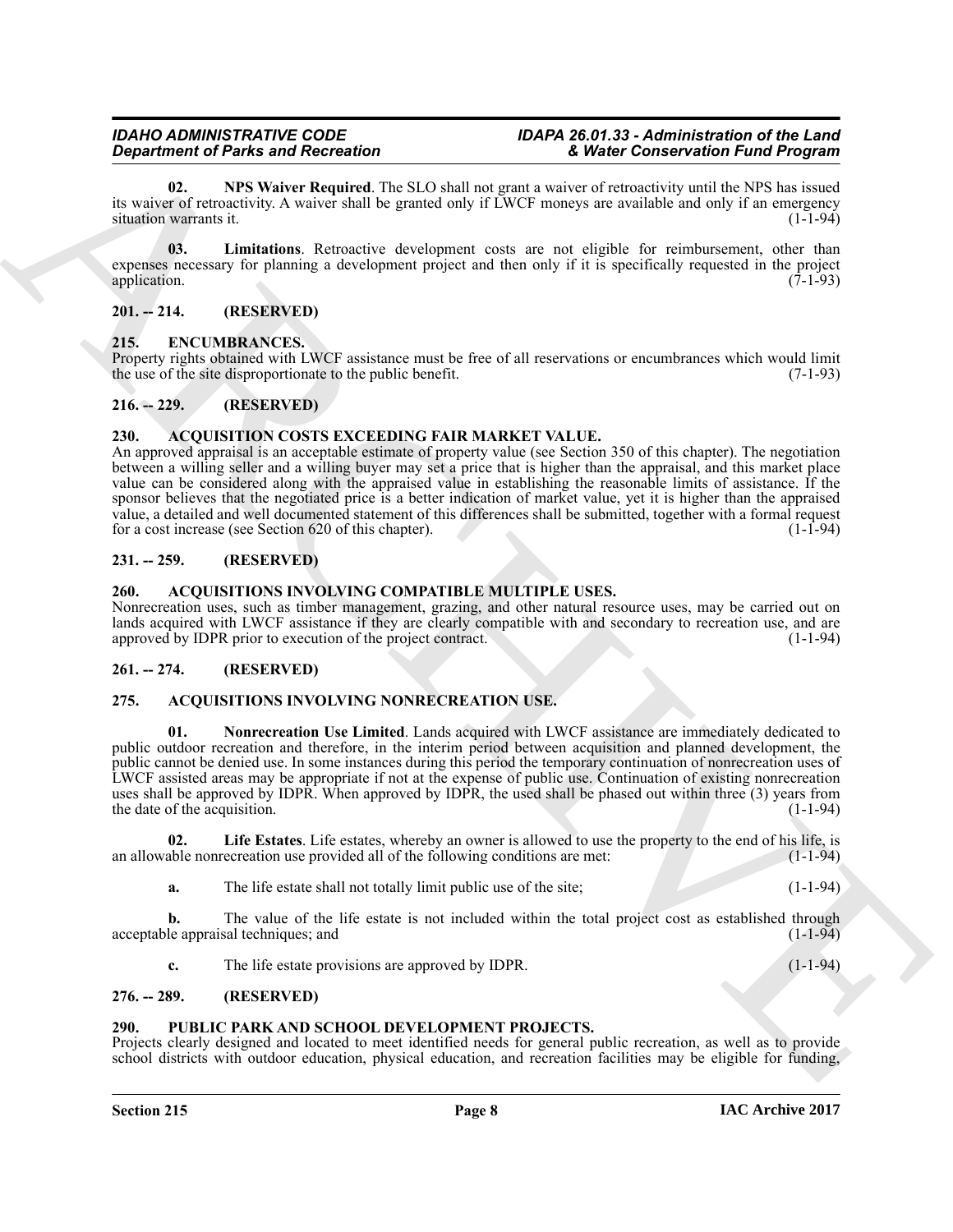provided general public recreation is clearly the primary use. (1-1-94)

### <span id="page-8-0"></span>**291. -- 304. (RESERVED)**

#### <span id="page-8-13"></span><span id="page-8-1"></span>**305. DONATED REAL PROPERTY AS MATCHING SHARE.**

<span id="page-8-15"></span>**01.** Generally. The value of privately owned donated real property may be used as a portion or as all of the sponsor's matching share of an approved project when the transfer of title to the sponsor has not been accomplished prior to the execution by IDPR of the project contract, unless such action has been previously approved by IDPR under the waiver of retroactivity procedure (see Section 200 of this chapter). (1-1-94)

<span id="page-8-16"></span>**02. Limitations**. The donation shall consist of real property which would normally qualify for LWCF funding. If the donation does not adjoin the tract being acquired or is not being developed as part of the project then it shall stand on its own merits as an acceptable public recreation area in order to be considered an eligible donation. It also shall be within the jurisdiction of the sponsor. (1-1-94)

<span id="page-8-14"></span>**03. Appraisal Required**. The value of the donation shall be established by an appraisal report prepared under the provision of Section 350 of this chapter. Any portion of the value of the donation not utilized by the sponsor for matching in the project is not available for subsequent projects. The amount of donation that is matchable is the value of the land donation up to the limit of the local agency's share of the project. The maximum reimbursed by IDPR shall never exceed the cash expended on the project. IDPR shall never exceed the cash expended on the project.

#### <span id="page-8-2"></span>**306. -- 319. (RESERVED)**

#### <span id="page-8-9"></span><span id="page-8-3"></span>**320. DONATED GOODS AND SERVICES AS MATCHING SHARE.**

<span id="page-8-11"></span>**01. Generally**. Donated services, materials and equipment are eligible for reimbursement. Allowable rates shall be agreed upon by IDPR prior to initiation of construction and shall be in accordance with current federal regulations and state rules. Partial reimbursement on projects involving such donations shall be limited to the amount of actual cash outlay by the grantee. of actual cash outlay by the grantee.

<span id="page-8-12"></span><span id="page-8-10"></span>**02.** Excess Value. Donated services above the needs for a project are not eligible for further funding assistance. (7-1-93) assistance. (7-1-93)

*Great from the This said Record to the United Vietnam Conservation Fundam (1-1-9)***<br>
2003. ARCHIVES AND CONSERVATION (1-1-9)<br>
2015. <b>BOXITY AND CONSERVATION CONSERVATION (1-1-9)**<br>
2015. **BOXITY AND CONSERVATION STARTED ( 03. Requirements**. Donated services may be furnished by professional and technical personnel, consultants, and other skilled or unskilled labor. The services shall be an integral and necessary part of an approved project. Rates for donated services shall be consistent with those paid for similar work in other activities of the state or local government. In those instances in which the required skills are not found in the sponsor's organization, rates shall be consistent with those paid for similar work in the labor market in which the sponsor competes for the kind of services involved. (1-1-94)

#### <span id="page-8-4"></span>**321. -- 334. (RESERVED)**

#### <span id="page-8-17"></span><span id="page-8-5"></span>**335. FORCE ACCOUNT AS MATCHING SHARE.**

All or a portion of the sponsor's share can be provided through force account (i.e., use of sponsor's staff and equipment) when such contributions are verifiable from the sponsor's records, are not included as contributions for any other IDPR program, and are necessary and reasonable for proper and efficient accomplishment of the project.

 $(7-1-93)$ 

#### <span id="page-8-6"></span>**336. -- 349. (RESERVED)**

#### <span id="page-8-8"></span><span id="page-8-7"></span>**350. APPRAISAL REQUIREMENTS.**

A real estate appraisal is required for all land to be acquired. The appraisal shall be prepared and paid for by the sponsor. The type of appraisal to be used shall be determined by the cost of the property, and difficulty of the appraisal assignment. All appraisal shall be done according to "Uniform Appraisal Standards for Federal Land<br>Acquisitions." (1-1-94) Acquisitions." (1-1-94)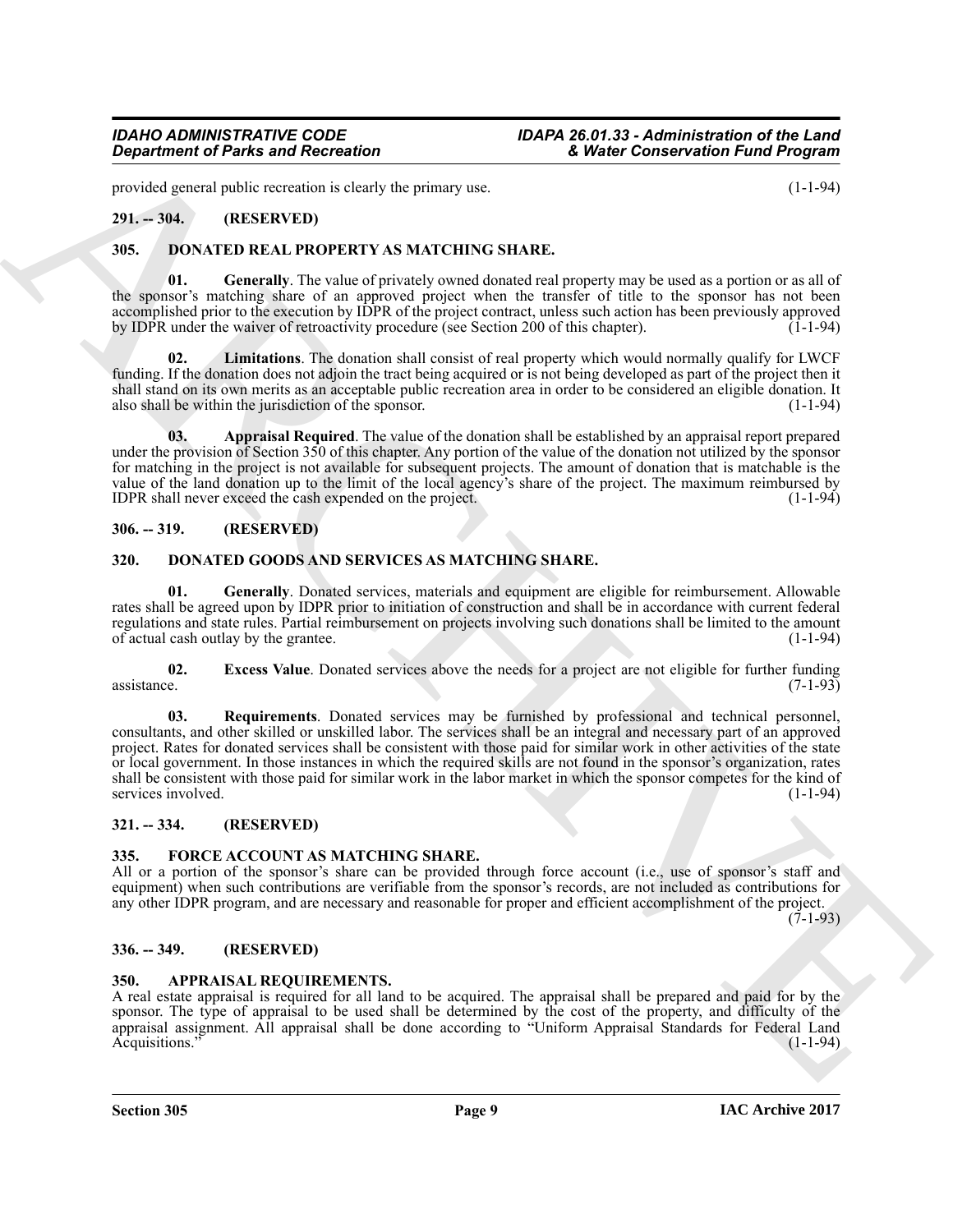### <span id="page-9-0"></span>**351. -- 364. (RESERVED)**

#### <span id="page-9-12"></span><span id="page-9-1"></span>**365. APPRAISAL REVIEWS.**

IDPR shall review appraisals as necessary. Any appraisal report that does not meet the basic content requirement or use correct analysis procedures shall be corrected to the satisfaction of IDPR. All costs shall be paid by the sponsor.

 $(1 - 1 - 94)$ 

#### <span id="page-9-2"></span>**366. -- 379. (RESERVED)**

#### <span id="page-9-17"></span><span id="page-9-3"></span>**380. REVENUE FEASIBILITY STUDIES.**

At the discretion of the SLO, a feasibility report prepared by a fiscal specialist may be required prior to funding consideration by the board. Specifically, it shall provide the SLO with detailed financial information and data which shall be incorporated in staff recommendations to the board. This report shall be paid for by the sponso shall be incorporated in staff recommendations to the board. This report shall be paid for by the sponsor.

#### <span id="page-9-4"></span>**381. -- 394. (RESERVED)**

#### <span id="page-9-18"></span><span id="page-9-5"></span>**395. TECHNICAL REVIEW.**

At the discretion of the SLO, a technical report prepared by a licensed, certified engineer may be required prior to funding consideration by the board. This report shall be paid for by the sponsor. (1-1-94)

#### <span id="page-9-6"></span>**396. -- 409. (RESERVED)**

#### <span id="page-9-13"></span><span id="page-9-7"></span>**410. FUNDING CYCLE.**

**01. Generally**. A funding cycle shall be held at a minimum of once every two (2) years with the following exception: subject to the level of funding, the board may suspend (through formal action at any regular meeting) a funding cycle.  $(1-1-94)$  $meeting)$  a funding cycle.

<span id="page-9-16"></span><span id="page-9-15"></span>**02.** Procedure. The funding cycle shall consist of the following: (7-1-93)

**a.** Notification to begin a funding cycle shall be made no less than ninety (90) days before ons are due. (1-1-94) applications are due.

**b.** The evaluation committee meeting shall be held within one hundred twenty (120) days of the on due date. (1-1-94) application due date.

**c.** Recommendations shall be formulated by IDPR staff within thirty (30) days following the evaluation committee meeting and shall be made to the board no later than the next regularly scheduled meeting.

 $(1 - 1 - 94)$ 

**d.** Subject to the level of funding, the board may suspend (through formal action at any regular the evaluation committee meeting and may elect to adopt staff recommendations. (1-1-94) meeting) the evaluation committee meeting and may elect to adopt staff recommendations.

<span id="page-9-14"></span>**03. Fees**. At the discretion of the SLO, fees may be charged for the various stages of any funding cycle. When charged, fees shall be assessed equally on all applicants. Fees charge may not exceed fifty dollars (\$50) for all stages combined. (1-1-94) stages combined.

#### <span id="page-9-8"></span>**411. -- 424. (RESERVED)**

#### <span id="page-9-11"></span><span id="page-9-10"></span><span id="page-9-9"></span>**425. APPLICATION PROCEDURE.**

Government of Parks and Recreation<br>
31. Where Conservation Frank Barriston (1988)<br>
33. - SPP MASSAL REVIEW (1988)<br>
34. - SPP MASSAL REVIEW (1988)<br>
24. - SPP MASSAL REVIEW (1988)<br>
24. - SPP MASSAL REVIEW (1988)<br>
34. - SPP **01. Initial Review**. Participation manuals are available to guide sponsors in preparing projects for funding consideration. Materials submitted for consideration shall be reviewed by IDPR staff for completeness and for project eligibility. Once all application materials are submitted and a project is determined to be potentially eligible under criteria established in the OPSP, IDPR shall ask the sponsor to make a presentation to the evaluation committee. (1-1-94)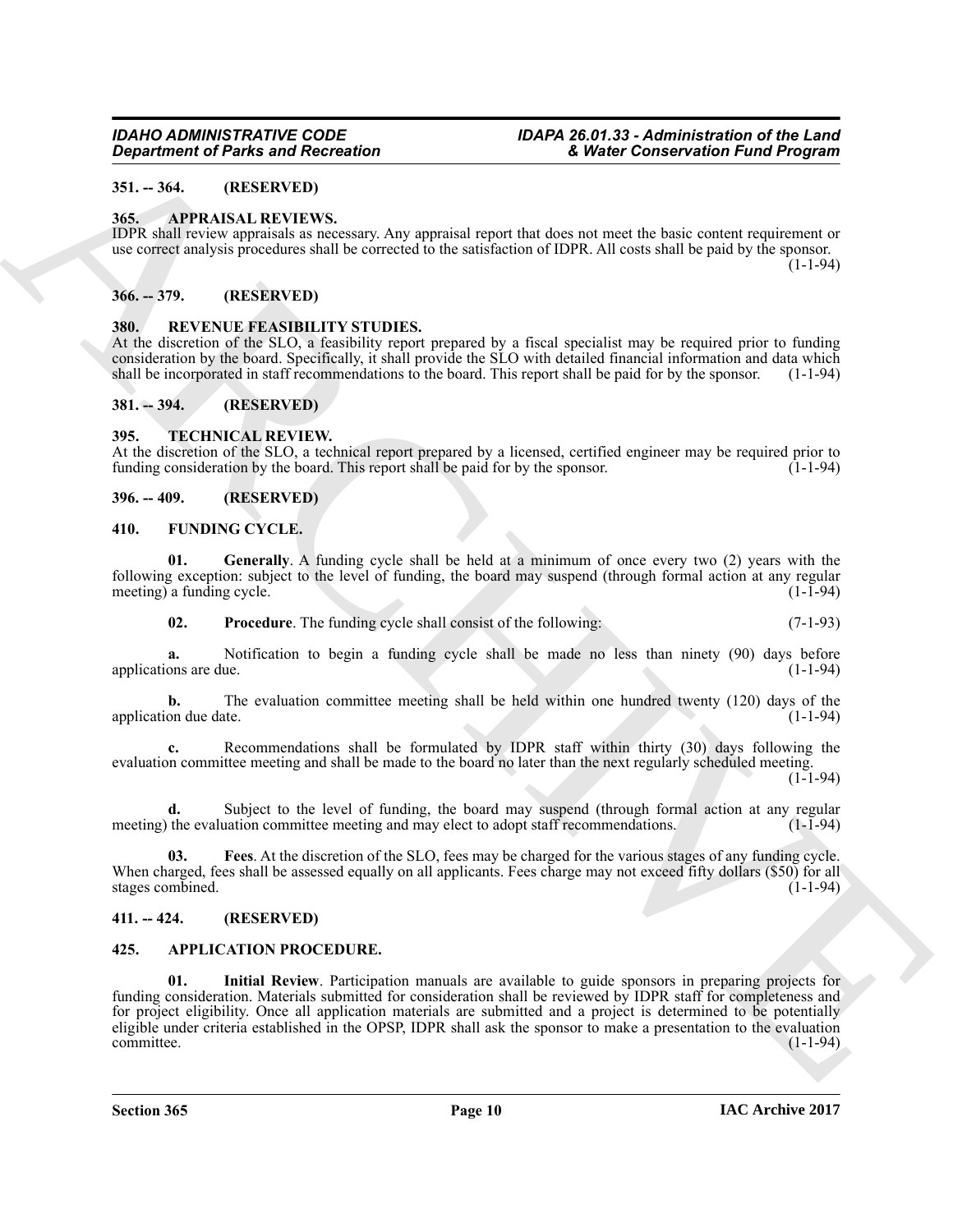<span id="page-10-5"></span>**02. Eligible Projects**. Eligible projects shall be ranked according to the (OPSP (see Section 440 of this chapter) and approved by the board (see Section 470 of this chapter). Full federal application materials shall be submitted to NPS for final funding approval (see Section 485 of this chapter). (1-1-94) submitted to NPS for final funding approval (see Section 485 of this chapter).

#### <span id="page-10-0"></span>**426. -- 439. (RESERVED)**

#### <span id="page-10-12"></span><span id="page-10-10"></span><span id="page-10-1"></span>**440. OPEN PROJECT SELECTION PROCESS (OPSP).**

**Equivalent of Points and Recordstraints and Recordstraints and Recordstraints and Recordstraints and Recordstraints and Recordstraints and Recordstraints and Recordstraints and Recordstraints and Recordstraints and Recor 01. Generally**. The procedures outlined in OPSP through the SCORTP process are for the purpose of defining criteria which a proposed LWCF project shall meet in order to be eligible for funding, and to establish priorities on the basis of which competing eligible projects can be rated objectively. The intent is to ensure that available funds are used to fund those projects which most nearly satisfy the intent of the LWCF Act, and the recreational needs of the people of Idaho.

<span id="page-10-13"></span>**02.** Requirements. Requirements for the SCORTP and the OPSP can be found in the "LWCF tion Manual," available from IDPR or NPS. (1-1-94) Participation Manual," available from IDPR or NPS.

<span id="page-10-11"></span>**03. Availability**. Copies of the SCORTP and the OPSP criteria used in prioritizing those projects submitted for LWCF assistance may be obtained from IDPR or NPS. Typically, this criteria is provided in all LWCF application guidelines. (1-1-94) application guidelines.

<span id="page-10-14"></span>**04.** Suspension of OPSP. Subject to the level of funding, the board may elect to suspend OPSP formal action at any regular meeting). (1-1-94)  $(throught formula action at any regular meeting).$ 

#### <span id="page-10-2"></span>**441. -- 454. (RESERVED)**

#### <span id="page-10-8"></span><span id="page-10-6"></span><span id="page-10-3"></span>**455. EVALUATION COMMITTEE.**

**01.** Composition. The evaluation committee includes representatives with experience in community development or public outdoor recreation. The committee shall rank projects based on its review of the application and a presentation by the sponsor. It shall rate all projects based on the selected criteria found in OPSP. The evaluation committee includes nine  $(9)$  members as follows:  $(1-1-94)$ evaluation committee includes nine (9) members as follows:

**a.** Three (3) members shall be representatives of state and federal agencies with a technical hip to community development or the outdoor recreation needs in the state. (1-1-94) relationship to community development or the outdoor recreation needs in the state.

- **b.** One (1) member shall represent a community of five thousand (5,000) population or more (1-1-94)
- **c.** One (1) members shall represent a community of five thousand (5,000) population or less. (1-1-94)
- **d.** One (1) member shall represent the interests of ethnic minorities. (1-1-94)
- **e.** One (1) member shall represent the interests of the elderly. (1-1-94)
- **f.** One (1) member shall represent the interests of people with disabilities. (1-1-94)
- <span id="page-10-9"></span><span id="page-10-7"></span>**g.** One (1) member shall be from the board. (1-1-94)

**02. Quorum**. A quorum is required to conduct committee business. Five (5) people constitute a  $(1-1-94)$ quorum. (1-1-94)

**03. Appointment and Term**. Members are appointed by and serve at the discretion of the SLO for three (3) funding sessions and may be reappointed, except, the board member shall be selected by and serve at the discretion of the board. As necessary, the SLO shall provide public notice of available seats. Any interested individual or organization may nominate individuals to serve on the committee. (1-1-94) individual or organization may nominate individuals to serve on the committee.

#### <span id="page-10-4"></span>**456. -- 469. (RESERVED)**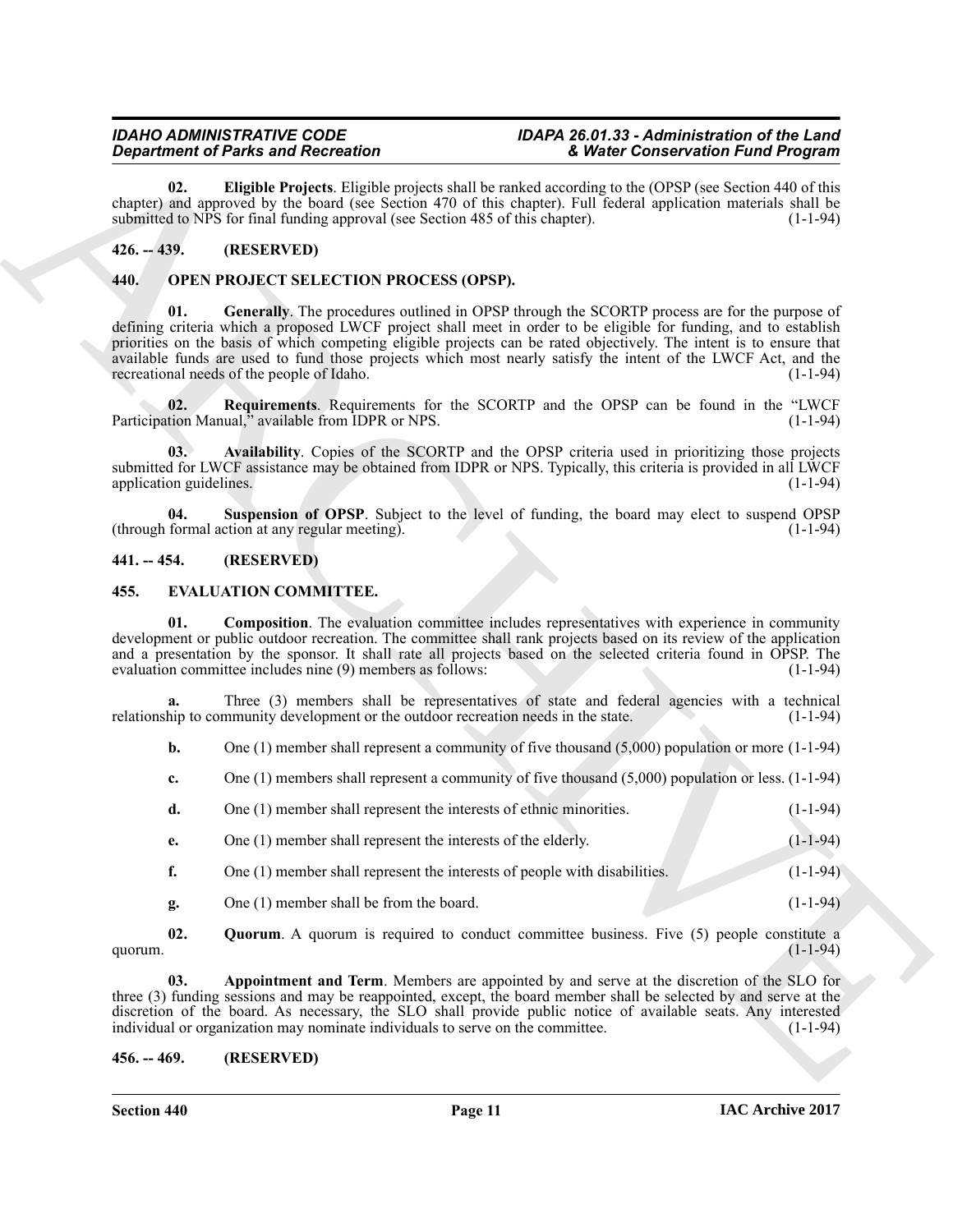#### <span id="page-11-7"></span><span id="page-11-0"></span>**470. BOARD REVIEW AND APPROVAL.**

The board reviews and approves projects according to the priority list provided by IDPR staff. Applications are submitted to NPS according to priority after LWCF moneys have been appropriated by congress and allocated to the  ${\rm state.}$  (1-1-94)

#### <span id="page-11-1"></span>**471. -- 484. (RESERVED)**

#### <span id="page-11-14"></span><span id="page-11-2"></span>**485. NPS PROJECT APPROVAL.**

When a project is approved by NPS, the announcement is made by one of the state's congressional delegation following notification from IDPR. All appraisals, title and deed work shall be finalized prior to submitting a project to NPS. (1-1-94)

#### <span id="page-11-3"></span>**486. -- 499. (RESERVED)**

#### <span id="page-11-15"></span><span id="page-11-4"></span>**500. PROCEEDING ON THE PROJECT.**

After project approval, the IDPR staff assists the sponsor in meeting the requirements of the LWCF including providing information on the steps and required documentation for acquisition and development projects along with financial responsibilities and allowable costs. The sponsor shall complete work on the project according to the scope elements in the state/local agreement.

#### <span id="page-11-5"></span>**501. -- 514. (RESERVED)**

#### <span id="page-11-8"></span><span id="page-11-6"></span>**515. DISBURSEMENT OF FUNDS.**

<span id="page-11-10"></span>**01. Authorization**. Except as otherwise provided herein, the SLO shall authorize disbursement of funds allocated to a project through reimbursement basis. The LWCF program is a reimbursement program, which means that the participants shall initially pay all project costs and then seek reimbursement through IDPR. (1-1-94)

<span id="page-11-12"></span><span id="page-11-11"></span>**02. Documentation**. Reimbursement not be made by IDPR until deed, title insurance and appraisal requirements are satisfied on all projects. Reimbursement may be made on development or combination acquisition and development projects once construction shows evidence and reasonable progress toward the completion of all scope elements and LWCF requirements. (1-1-94)

*Characteristic Characteristics*<br> **Characteristic Characteristics C**<sub>C</sub> is the priority lie product of the property of the state content of the state of the state of the state of the state of the state of the state of **03. Partial Reimbursement**. Partial reimbursement shall not be made for projects where the project sponsor's matching share is less than fifteen thousand dollars (\$15,000). When reimbursement is granted prior to project completion, the sponsor shall receive a reimbursement for fifty percent (50%) of the eligible costs incurred less a fifteen percent (15%) hold back. When the project has been completed and receives final approval from IDPR, the sponsor shall be paid the fifteen percent  $(15\%)$  hold back. If multiple payments are to be incurred as part of the project, the final payment may be used as the fifteen percent  $(15\%)$  hold back. (1-1-94) project, the final payment may be used as the fifteen percent  $(15%)$  hold back.

<span id="page-11-13"></span>**04.** Request for Reimbursement. Reimbursement shall be requested by local governmental agencies on voucher forms provided by IDPR and shall include all required documentation. The sponsor will receive a reimbursement for fifty percent (50%) of the eligible costs incurred. The amount of reimbursement shall never exceed the cash expended on the project. (1-1-94) exceed the cash expended on the project.

<span id="page-11-9"></span>**05. Advance Payment**. An advance payment is a payment made to a sponsor upon its request before cash outlays are made by the sponsor or payment made through the use of predetermined payment schedules before such payments are due. Advance payment may be made subject to the conditions outlined below: (1-1-94) such payments are due. Advance payment may be made subject to the conditions outlined below:

**a.** IDPR will consider the payment of advances on development projects where the matching share is non-cash, and on acquisition projects where funds must be available up front in order to prevent the loss of an available site to other interested buyers. Such advances must receive prior approval of NPS. A written request must<br>be submitted by the sponsor to IDPR to initiate the process. be submitted by the sponsor to IDPR to initiate the process.

**b.** Advances shall be timed and procedures observed to assure that cash withdrawals occur only as and when essential to meet the needs of the project sponsors. Advances shall be limited to the minimum amounts needed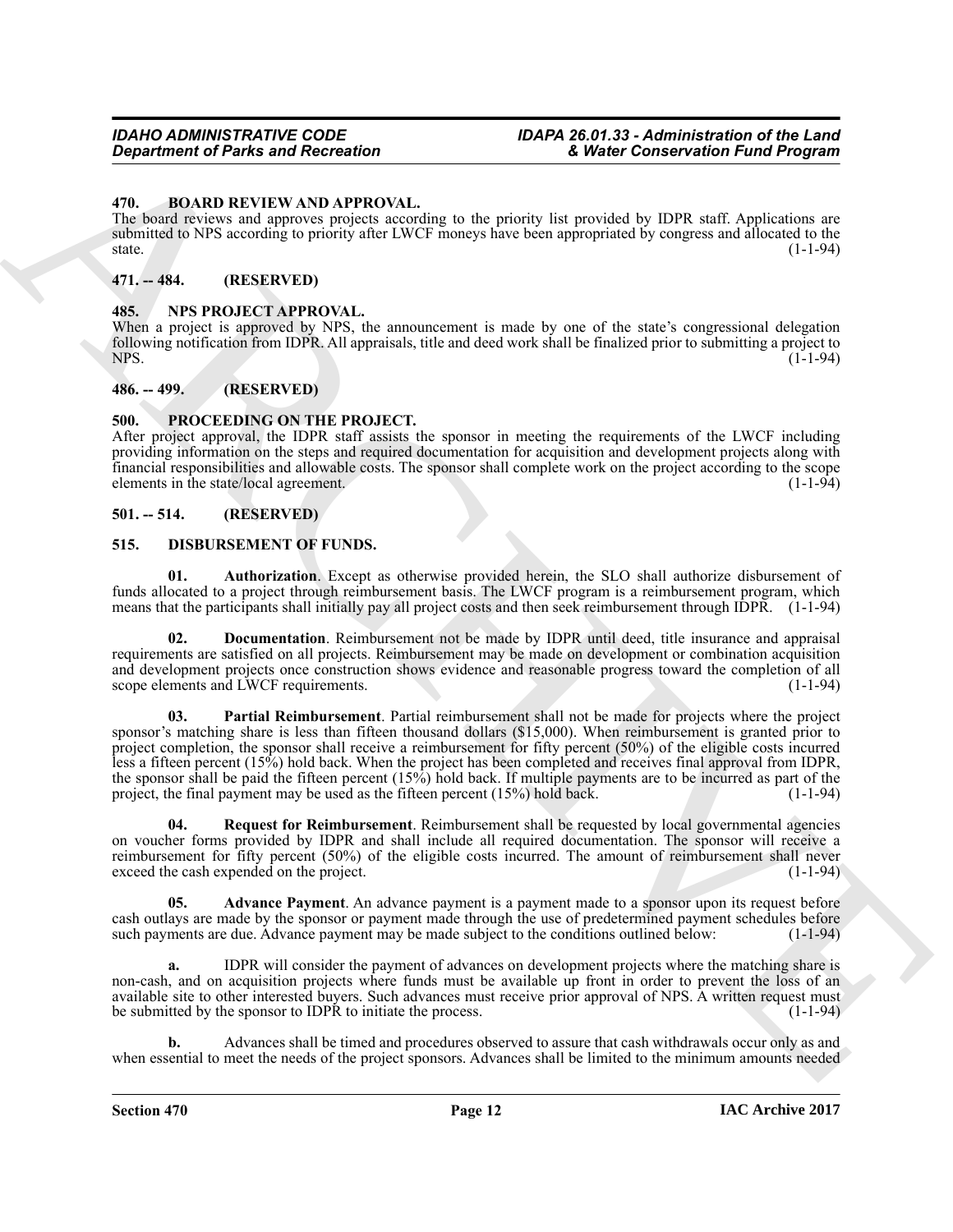and shall be timed to be in accord with the requirements of carrying out the purpose of the approved project. Any moneys advanced to the sponsor are public moneys (owned by the Federal Government and the State of Idaho) and must be deposited in a bank with FDIC insurance coverage and the balances exceeding the FDIC coverage must be collaterally secure. (1-1-94)

**c.** One (1) month after the advance has been received, the sponsor shall submit a billing indicating expenditures made from the advanced funds. This shall be used by IDPR as a basis for liquidating obligations, reducing the advance account and making charges to the appropriate cost account.  $(1-1-94)$ 

**d.** At least monthly, IDPR shall review the sponsor's disbursements of advanced funds for reasonableness of cash balances on hand. In the event IDPR determines a sponsor is making insufficient progress using advanced funds, IDPR may request an immediate refund.

### <span id="page-12-0"></span>**516. -- 529. (RESERVED)**

### <span id="page-12-14"></span><span id="page-12-1"></span>**530. PROJECT CONTRACT.**

For every funded project, a project contracts shall be executed. The project contract shall be prepared by the IDPR staff subsequent to approval of the project. Upon execution by the sponsor, the parties shall thereafter be bound by the project contract terms. The sponsor may not proceed with the project until the project contract has been executed. IDPR may not execute a project contract until federal funding has been authorized by NPS. (1-1-94)

### <span id="page-12-2"></span>**531. -- 544. (RESERVED)**

#### <span id="page-12-13"></span><span id="page-12-3"></span>**545. CONTROL AND TENURE.**

**Experiment of Paint School of Action Contents and the contents of the specifical specifical specifical specifical specifical specifical specifical specifical specifical specifical specifical specifical specifical specifi** The sponsor shall have title to or adequate control and tenure of the area to be developed. The sponsor shall list all outstanding rights or interests held by others in the property to be developed. In the event that outstanding rights later prove to be incompatible with public outdoor recreation uses of the site, the sponsor assumes the responsibility for having to replace the facilities developed with state or federal assistance with others of at least equal value and reasonably equivalent usefulness and location at the sole cost of the sponsor. (1-1-94) reasonably equivalent usefulness and location at the sole cost of the sponsor.

#### <span id="page-12-4"></span>**546. -- 559. (RESERVED)**

#### <span id="page-12-12"></span><span id="page-12-5"></span>**560. APPLICABILITY.**

All LWCF requirements apply to each area or facility, regardless of the extent of LWCF assistance. When LWCF development assistance is given to a project limited to less than a complete recreational property, all lands immediately adjacent to that LWCF development which are designated as recreational property shall be identified as being within the LWCF project boundary and shall be subject to LWCF guidelines. (1-1-94)

### <span id="page-12-6"></span>**561. -- 574. (RESERVED)**

#### <span id="page-12-17"></span><span id="page-12-7"></span>**575. SPONSOR COMMITMENT.**

A proclamation from the sponsor's governing body committing the project and the sponsor to LWCF requirements shall be submitted to IDPR prior to IDPR project approval. (1-1-94)

### <span id="page-12-8"></span>**576. -- 589. (RESERVED)**

#### <span id="page-12-16"></span><span id="page-12-9"></span>**590. RESTRICTION ON TITLE.**

Land acquired in fee or developed with outdoor recreation funds shall be dedicated to outdoor recreation use in perpetuity by a recorded "Deed of Right to Use Land for Public Recreation Purposes" (Deed of Right) which conveys a real property interest to the public. This shall be executed and recorded by the sponsor after it has taken title to the property, and before it applies for reimbursement. property, and before it applies for reimbursement.

#### <span id="page-12-10"></span>**591. -- 604. (RESERVED)**

#### <span id="page-12-15"></span><span id="page-12-11"></span>**605. RECORDS.**

Project records shall be maintained by the state and sponsor for three (3) years after final payment. The material shall be maintained beyond the required three (3) year period if audit findings have not been resolved. Property records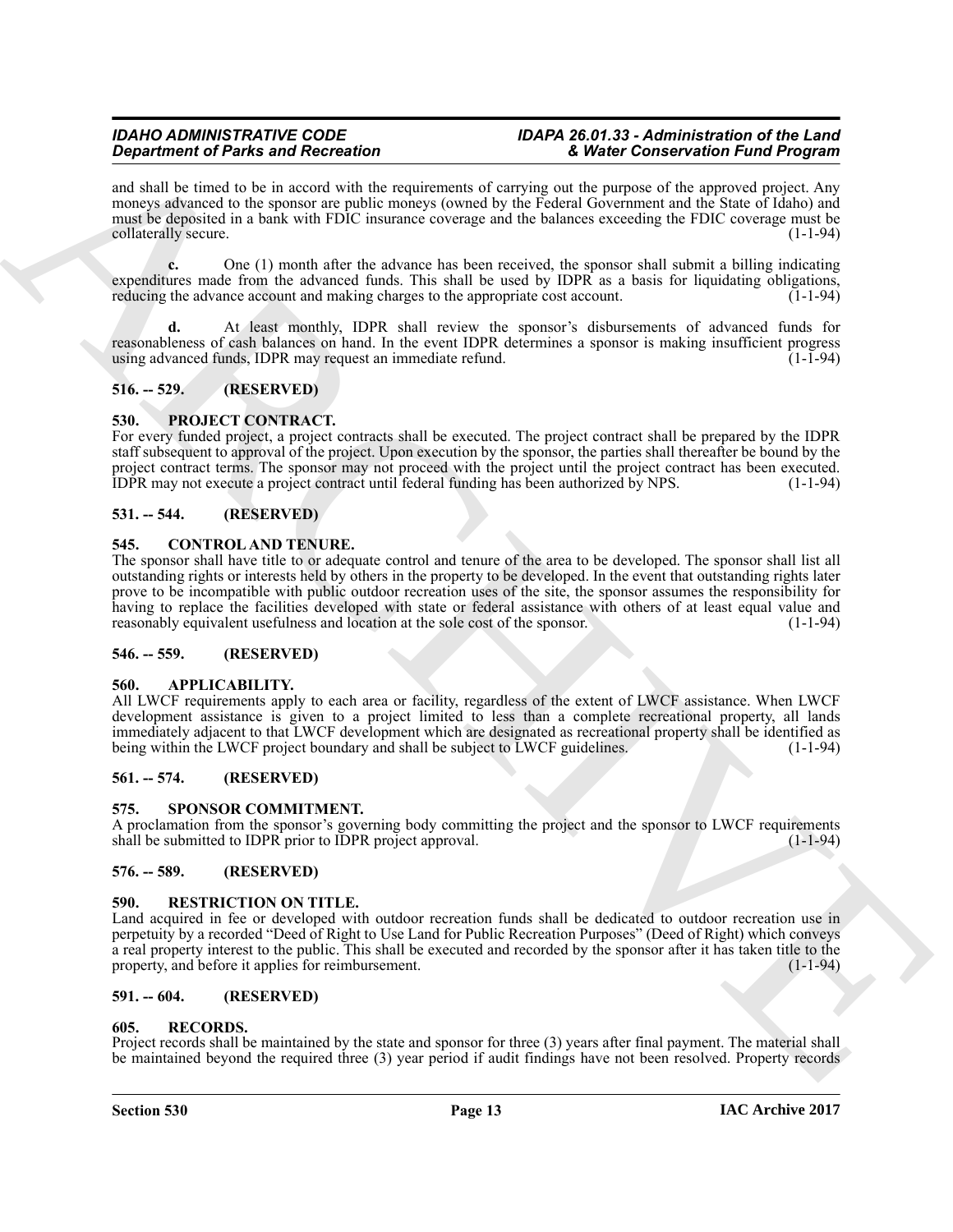shall be maintained in perpetuity. (1-1-94)

### <span id="page-13-0"></span>**606. -- 619. (RESERVED)**

#### <span id="page-13-10"></span><span id="page-13-9"></span><span id="page-13-1"></span>**620. PROJECT AMENDMENTS, COST INCREASES AND TIME EXTENSIONS.**

*Great transformation of Parks and Recreation* **<b>EVALUATION** (1-1-94)<br>
ARCHIVES CONTINUOSITY (1-1-94)<br>
ARCHIVES CONTINUOSITY (1-1-94)<br>
ARCHIVES CONTINUOSITY (CONTINUOSITY (CONTINUOSITY) (2)<br> **CALUATION CONTINUOSITY (1-1-9 01. Amendments**. The project contract may be amended by execution of a project amendment. All amendment requests shall be made in writing and shall include a detailed justification. Sponsors are expected to complete projects as originally proposed and evaluated. However, amendments for minor changes in scope may be requested. Cost increases of twenty-five percent (25%) or more or changes in project elements which change the total project cost by twenty-five percent (25%) or more shall require that the project be presented as a totally new proposal and compete through the OPSP (see Sections 440 through 485 of this chapter) during a current funding cycle. Should the revised project not receive enough points to be funded, the sponsor shall be required to complete the scope of the project as originally proposed at its expense or return any funds reimbursed so that the project may be cancelled and the funds reallocated. This does not apply to SCORTP projects. (1-1-94)

<span id="page-13-14"></span>**02.** Cost Increases on Development Projects. For cost increase requests on development projects to lered, all of the following requirements shall be met: (1-1-94) be considered, all of the following requirements shall be met:

The increase, or any portion thereof, is to be used only for costs incurred on elements specified in nent; and (1-1-94) the project agreement; and

**b.** The sponsor has initiated implementation of the project in a timely manner and has had little ver the condition causing the cost overrun. (7-1-93) control over the condition causing the cost overrun.

**03. Cost Increases on Acquisition Projects**. Acquisition project cost increases shall meet all of the following conditions:

- <span id="page-13-13"></span>**a.** The increased market value is supported by an acceptable appraisal; (1-1-94)
- **b.** The sponsor has diligently pursued the acquisition; and  $(1-1-94)$
- <span id="page-13-12"></span><span id="page-13-11"></span>**c.** If increased relocation costs have caused a cost overrun, an explanation shall be required. (1-1-94)

**04. Condemnation**. Acquisition cost increases based on condemnation awards, if granted, shall be based on compensation for the property and direct relocation costs; no court or legal costs are eligible for reimbursement.

**05. Basis for Cost Increase**. Cost increase requests for development projects are based on the total approved costs. Cost increase requests for acquisition projects are based on a parcel by parcel determination.(1-1-94)

<span id="page-13-15"></span>**06. Extensions of Time**. Extensions of time limitations shall be considered if based on unavoidable circumstances such as condemnation of property for acquisition projects and delays due to unusually poor weather or unavailability of supplies for a development project. Extensions shall generally be granted in six (6) month intervals. Avoidable project delays shall result in loss of funding with the sponsor being required to return any funds reimbursed so that the project can be cancelled. reimbursed so that the project can be cancelled.

#### <span id="page-13-2"></span>**621. -- 634. (RESERVED)**

#### <span id="page-13-8"></span><span id="page-13-3"></span>**635. DEVELOPMENT PROJECT CONTRACT REQUIREMENTS.**

Development projects shall require competitive bidding according to state and federal statutes. (1-1-94)

### <span id="page-13-4"></span>**636. -- 649. (RESERVED)**

#### <span id="page-13-5"></span>**650. CONVERSION TO OTHER USES.**

<span id="page-13-7"></span><span id="page-13-6"></span>**01.** Generally. Property acquired or developed with LWCF assistance shall not be converted to other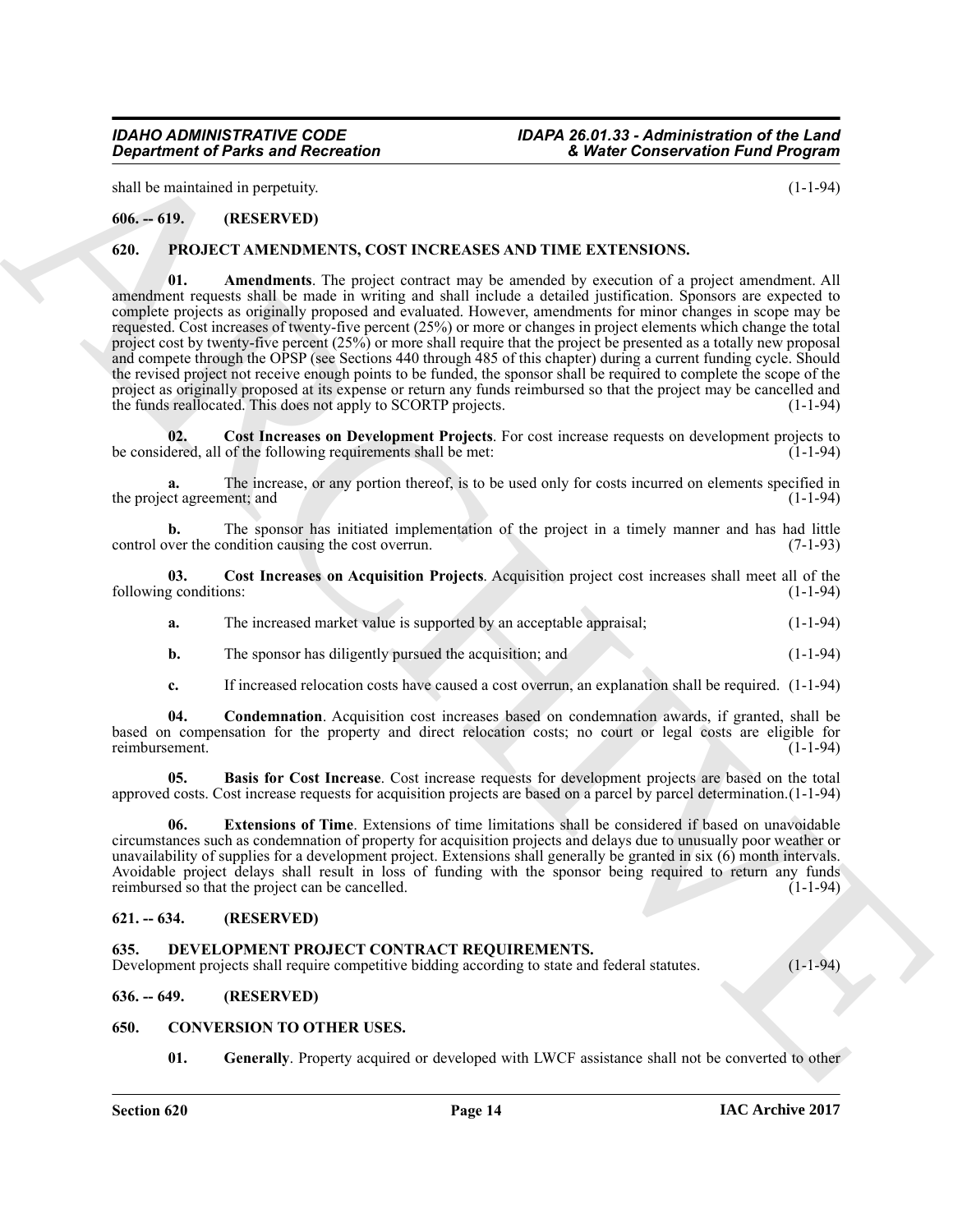## *Department of Parks and Recreation*

than public outdoor recreation uses without prior approval of the SLO and the NPS regional director. The SLO has authority to disapprove conversion requests or to reject proposed property substitutions. (1-1-94) authority to disapprove conversion requests or to reject proposed property substitutions.

**02. Prerequisites to Approval of Conversion**. IDPR shall only consider a conversion request once the following prerequisites have been met: (1-1-94)

<span id="page-14-1"></span>**a.** All practical alternatives to the conversion have been evaluated and rejected on a sound basis.

**b.** At least thirty (30) days prior to IDPR submitting a request to NPS to convert LWCF properties, the shall hold a public hearing. (1-1-94) sponsors shall hold a public hearing.

**c.** The fair market value of the property to be converted has been established and the property proposed for substitution is of at least equal fair market value as established by a state approved appraisal.  $(7-1-93)$ 

**d.** The property proposed for replacement is of reasonably equivalent usefulness and location as that nverted. It shall be administered by the same political jurisdiction as the converted property. (1-1-94) being converted. It shall be administered by the same political jurisdiction as the converted property.

**e.** The property proposed for substitution meets the eligibility requirements for LWCF assisted on. The replacement property shall constitute or be part of a viable recreation area. (1-1-94) acquisition. The replacement property shall constitute or be part of a viable recreation area.

**Singurized relations of the same of the same of the sky in Conservation Fully and the sky in the same of the sky in the same of the sky in the same of the sky in the sky in the sky in the sky in the sky in the sky in the f.** Public land may not be used for substitution on acquisition projects unless it meets the criteria for an eligible acquisition project. However, in the case of development projects for which the state match was not derived from the cost of the purchase or value of a donation of the land to be converted, public land not currently dedicated to recreation or conservation use may be used as replacement land even if this land is transferred from one public agency to another without cost. (7-1-93) public agency to another without cost.

**g.** All necessary coordination with other federal agencies has been satisfactorily accomplished.

(7-1-93)

 $(7-1-93)$ 

**h.** The guidelines for environmental evaluation have been satisfactorily completed and considered. (7-1-93)

**i.** The proposed conversion and substitution are in accord with the SCORTP. (1-1-94)

**j.** Staff consideration of the above points reveals no reason for disapproval and the project files are so documented. (7-1-93) documented. (7-1-93)

**k.** It should also be noted that the acquisition of one (1) parcel of land may be used in satisfaction of several approved conversions. However, previously acquired property cannot be used to satisfy substitution requirements except in the case of development projects. (7-1-93) requirements except in the case of development projects.

<span id="page-14-2"></span>**03. Project Amendments**. Approved conversions require amendments in the project contract when the to be substituted is off site or when replacement of property is deferred. (7-1-93) property to be substituted is off site or when replacement of property is deferred.

<span id="page-14-0"></span>**04.** Fees. Deposit, cost and fees for the administration and management of the LWCF conversion hall be as follows: (1-1-94) process shall be as follows:

**a.** The sponsor shall be required to pay a deposit of two and five-tenths percent (2.5%) of the appraised value of the property or the total cost of the project grant, whichever is greater. This deposit shall not be less than one thousand dollars  $(\$1,000)$ . (1-1-94) less than one thousand dollars  $(1,000)$ .

**b.** IDPR shall charge the sponsor for all administrative costs relating to the conversion and a service fee of one percent (1%) of the current appraised value of the converted property. The service fee shall not exceed three thousand five hundred dollars (\$3,500) for each converted tract of property.  $(1-1-94)$ three thousand five hundred dollars  $(\$3,500)$  for each converted tract of property.

**c.** The administrative costs and the service fee shall be deducted from the deposit. The sponsor shall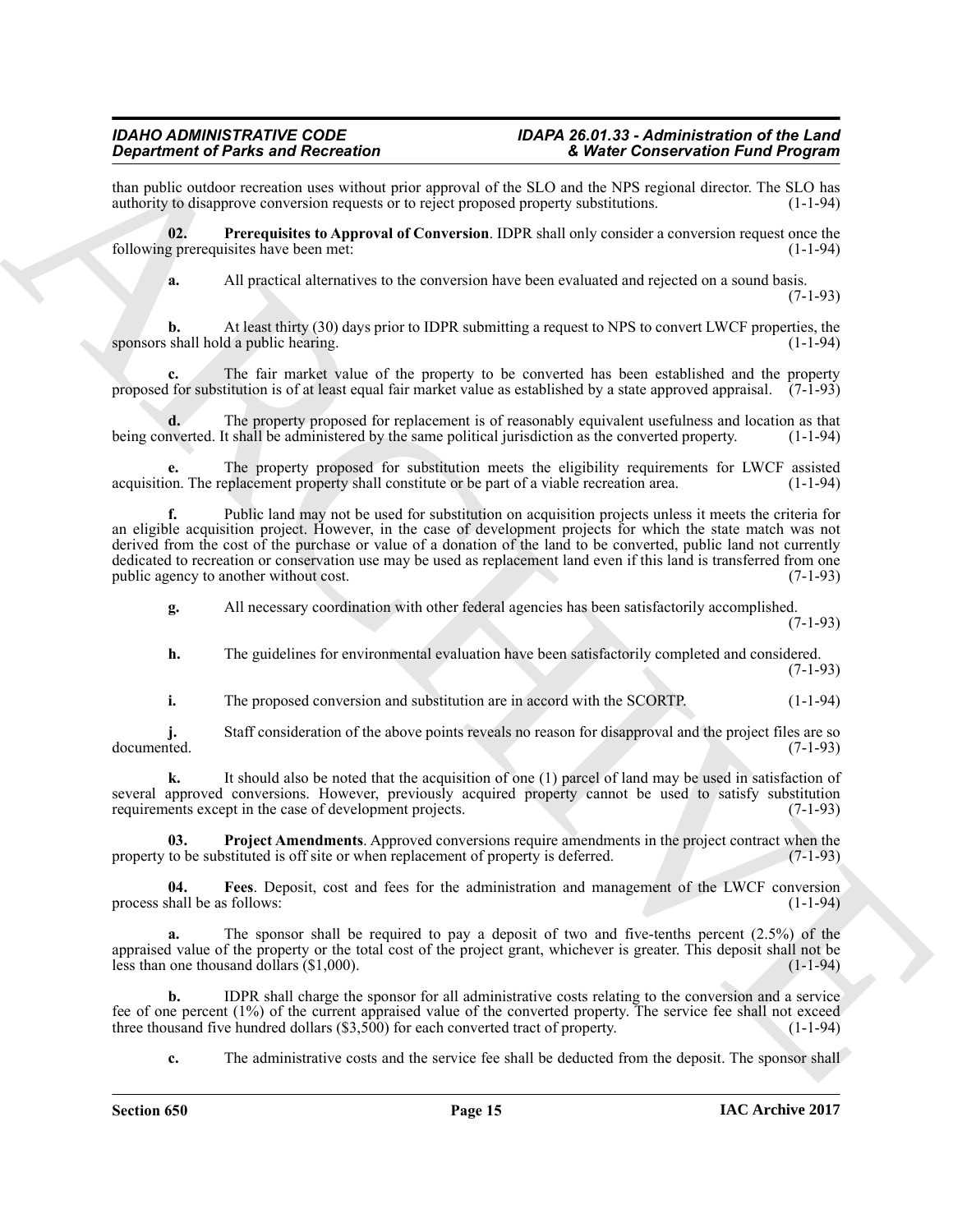be reimbursed the remaining amount upon the successful completion of the conversion. Any incidental costs exceeding the deposit shall be paid by the sponsor. (1-1-94) exceeding the deposit shall be paid by the sponsor.

#### <span id="page-15-0"></span>**651. -- 664. (RESERVED)**

#### <span id="page-15-18"></span><span id="page-15-1"></span>**665. USER FEES, CHARGES AND INCOME.**

<span id="page-15-20"></span><span id="page-15-19"></span>**01.** User Fees. User or other types of fees may be charged in connection with facilities developed with LWCF grants, provided that the fees and charges are commensurate with the value of recreation services or opportunities furnished and are in the prevailing range of public fees and charges for the particular activity involved. Discrimination on the basis of residence, including preferential reservation or membership systems and annual permit systems, is prohibited except to the extent that reasonable differences in admission and other fees may be maintained<br>on the basis of residence. (7-1-93) on the basis of residence.

**Experiment of Paint and Recorded to entropy the secondary temperature and the secondary and the secondary of the secondary of the secondary of the secondary of the secondary of the secondary of the secondary of the secon 02. Nonrecreational User Fees**. Nonrecreational income that accrues to an outdoor recreation area other than the intended recreational use, including income from land management practices, shall derive from use which is consistent with, and complementary to, the intended outdoor recreational use of the area. Gross nonrecreational income that accrues during the project period established in the project contract shall be used to reduce the total cost of the project. Gross nonrecreational income that accrues subsequent to the ending date identified in the project contracts shall be used only to offset the expense of operation and maintenance of the facility.  $(1 - 1 - 94)$ 

#### <span id="page-15-2"></span>**666. -- 679. (RESERVED)**

#### <span id="page-15-17"></span><span id="page-15-3"></span>**680. PERMANENT PROJECT SIGNS.**

Permanent public acknowledgment of LWCF assistance at project sites is required on at least one prominently placed area identification sign. The LWCF symbol established and provided by IDPR shall be used for such acknowledgment at the project site entrance, or other appropriate locations. The sponsor may desire to provide a more detailed identification. IDPR staff shall approve the sponsor's park sign prior to its construction to ensure proper<br>designation is included. (1-1-94) designation is included.

#### <span id="page-15-4"></span>**681. -- 694. (RESERVED)**

#### <span id="page-15-12"></span><span id="page-15-5"></span>**695. ARCHITECTURAL BARRIERS.**

Sponsors in the LWCF programs shall assure that persons with disabilities are not precluded from the use of LWCF assisted recreational facilities. (1-1-94) assisted recreational facilities.

#### <span id="page-15-6"></span>**696. -- 709. (RESERVED)**

#### <span id="page-15-7"></span>**710. UNIFORM RELOCATION COMPLAINT PROCEDURE.**

The two (2) appeal procedure recommended by NPS shall be an appeal to the SLO and then to the board for resolution (see IDAPA 26.01.01, Section 250, "Rules of Administrative Procedure of the Idaho Park and Recreation Board"). (1-1-94)

#### <span id="page-15-8"></span>**711. -- 724. (RESERVED)**

#### <span id="page-15-13"></span><span id="page-15-9"></span>**725. AVAILABILITY TO USERS.**

<span id="page-15-14"></span>**01. Nondiscrimination**. Property shall be open to entry and use by all persons regardless of race, color, all origin. Discrimination is also prohibited on the basis of age, disability, religion or gender. (1-1-94) or national origin. Discrimination is also prohibited on the basis of age, disability, religion or gender.

<span id="page-15-15"></span>**02. Seasons and Hours**. Facilities shall be kept open for public use at reasonable hours and times of the year based on intended use.

#### <span id="page-15-10"></span>**726. -- 739. (RESERVED)**

#### <span id="page-15-16"></span><span id="page-15-11"></span>**740. CIVIL RIGHTS COMPLAINT PROCEDURE.**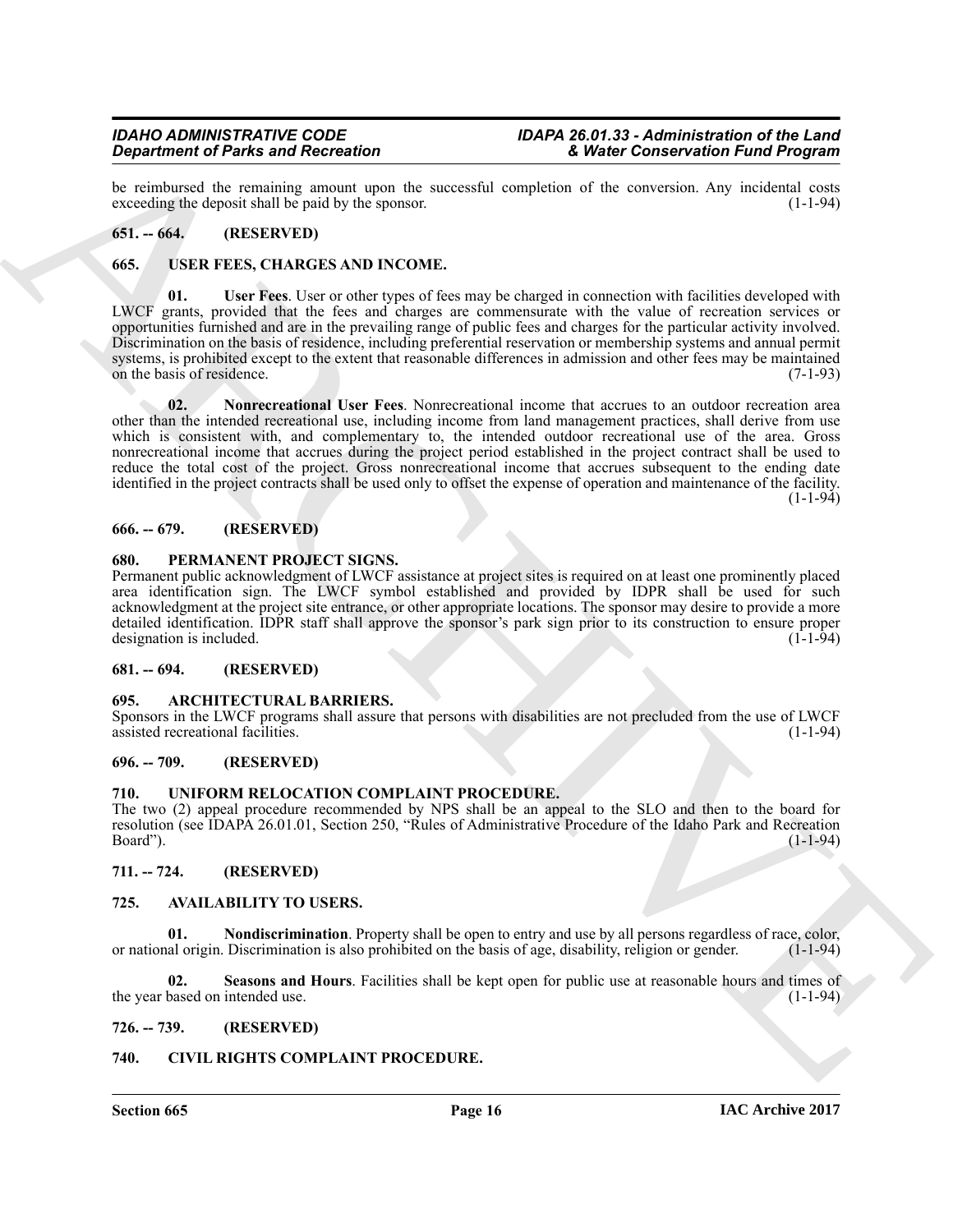Experience of Print and Records.<br>
ARCHIVES CONTROL IN CONTROL INTERNATIONAL ARCHIVES CONTROL INTERNATIONAL ARCHIVES CONTROL INTERNATIONAL AND <br>
THE CONTROL INTERNATIONAL ARCHIVES CONTROL INTERNATIONAL ARCHIVES CONTROL INTE An opportunity is provided for filing civil rights complaints. A written complaint shall be filed with the SLO within one hundred eighty (180) days from the date the alleged discrimination occurred. Within ten (10) working days of IDPR receiving the complaint, the complainant shall be notified of action that has been or shall be taken to resolve the complaint. An investigation shall be conducted by the deputy director or his designee within thirty (30) working days of IDPR's receipt of the complaint. The SLO or SLO's designee shall send a written response to the complainant regarding the results of the investigation within thirty (30) working days of the time the investigation began. If dissatisfied with the results of the investigation, the complainant may submit a written request for reconsideration to the SLO within ten (10) days of the receipt of resolution. The complainant may also file a complaint with the Idaho Human Rights Commission and The Office of Equal Opportunity. Addresses are available from IDPR. (1-1-94)

### <span id="page-16-0"></span>**741. -- 999. (RESERVED)**